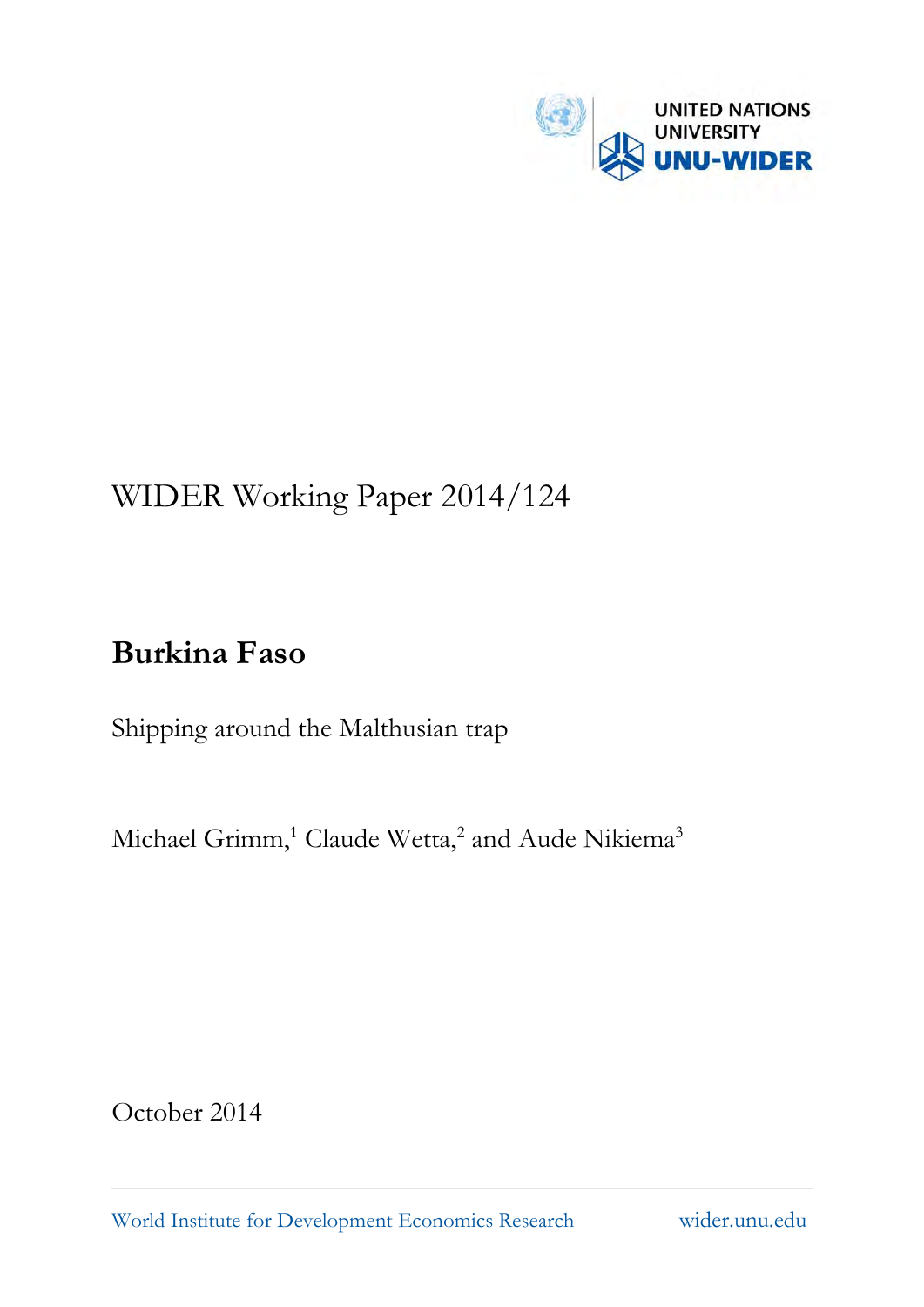**Abstract:** Burkina Faso has experienced quite significant aggregate growth over the past two decades, but that growth has not been transformed into poverty reduction. The key obstacles preventing large-scale escape from poverty are very high population growth combined with the absence of major technological change in agriculture and any significant structural transformation of the urban economy. Continuously rising food prices and droughts maintain child malnutrition and mortality at high levels, threatening the political and social stability of the country. Dealing with Malthusian forces is the main challenge for Burkina Faso in the decade to come.

**Keywords:** Burkina Faso, food crisis, inequality, poverty, Malthusian Trap, structural change **JEL classification:** I32, O5, O33, Q11

**Acknowledgements:** We thank INSD for having provided the household survey data used in this analysis.

1University of Passau, Erasmus University Rotterdam, IZA Bonn; 2Centre d'Etudes, de Documentation et Recherches Economiques et Sociales (CEDRES) de l'Université Ouagadougou II; 3 Institut National des Sciences Sociales (INSS) du Centre National de la Recherche Scientifique et Technologique (CNRST); corresponding author: michael.grimm@uni-passau.de.

This study has been prepared within the UNU-WIDER project 'Reconciling Africa's Growth, Poverty and Inequality Trends: Growth and Poverty Project (GAPP)', directed by Finn Tarp.

Copyright © UNU-WIDER 2014

ISSN 1798-7237 ISBN 978-92-9230-845-2

Typescript prepared by Judy Hartley for UNU-WIDER.

UNU-WIDER gratefully acknowledges the financial contributions to the research programme from the governments of Denmark, Finland, Sweden, and the United Kingdom.

The World Institute for Development Economics Research (WIDER) was established by the United Nations University (UNU) as its first research and training centre and started work in Helsinki, Finland in 1985. The Institute undertakes applied research and policy analysis on structural changes affecting the developing and transitional economies, provides a forum for the advocacy of policies leading to robust, equitable and environmentally sustainable growth, and promotes capacity strengthening and training in the field of economic and social policy-making. Work is carried out by staff researchers and visiting scholars in Helsinki and through networks of collaborating scholars and institutions around the world.

UNU-WIDER, Katajanokanlaituri 6 B, 00160 Helsinki, Finland, wider.unu.edu

The views expressed in this publication are those of the author(s). Publication does not imply endorsement by the Institute or the United Nations University, nor by the programme/project sponsors, of any of the views expressed.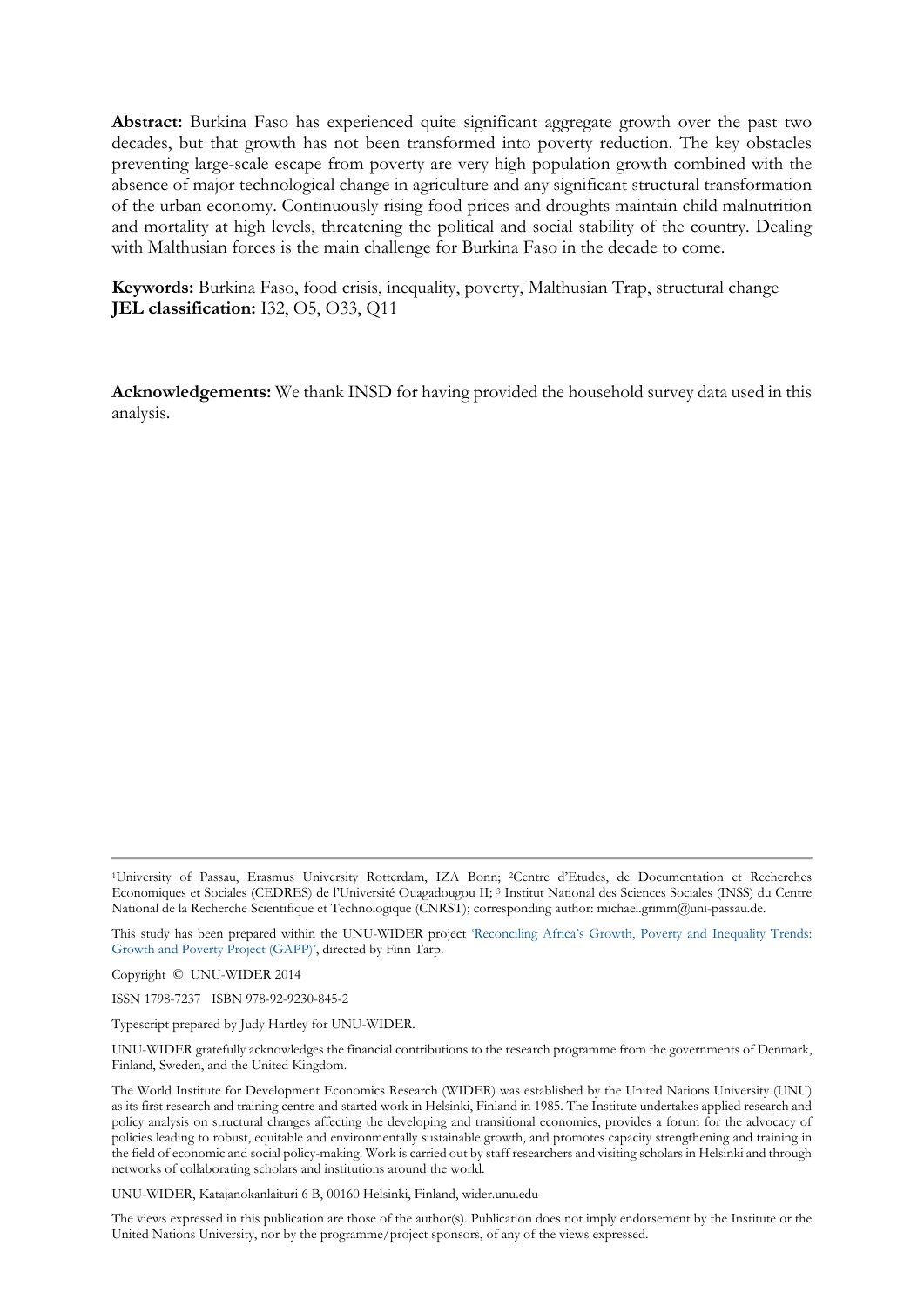## **1 Introduction**

More and more people seem to think that the time has come for Sub-Saharan Africa (SSA) to take off. This optimism is based on high rates of economic growth indicated by National Accounts data (see for example Pinkovsky and Sala-i-Martin 2010) and by a rather positive development in asset ownership revealed by household surveys (Young 2012). Burkina Faso, a resource-poor, landlocked country in West Africa with a very low level of human development,<sup>1</sup> is no exception in this regard. According to its National Accounts this country has experienced remarkable, if not exceptional, rates of growth in gross domestic product (GDP) over the past 20 years. However, according to official poverty estimates and people's perceptions, the level of poverty has not changed much over this period. Indeed the growth-elasticity of poverty, that is the rate by which poverty declines for each percent of GDP per capita growth, is, at -0.54, very low, both in absolute terms and in comparison with countries that have recently shifted large parts of their population out of poverty.<sup>2</sup>

We show that in Burkina Faso growth had basically two sources: first, a massive migration of people from the rural agricultural sector to the urban informal sector and, second, agricultural production of food crops and cotton both fuelled by a massive expansion of cultivable land. Both sources are unsustainable. Structural changes that would allow moving urban workers from low- to high-productivity jobs and increases in land productivity are virtually absent. Given the stagnation of agricultural productivity, the limits to further land expansion and the massive population growth—in fact population size has doubled since 1985—the country is experiencing a steady rise in food prices, which erodes the purchasing power of the population and hence prevents significant reductions in poverty from materializing. Food price inflation is so substantial that child malnutrition and mortality rates are still very high and temporarily even on the rise. Taming these Malthusian forces will be the major challenge for Burkina Faso in the decade to come. We believe the findings from this case study are also relevant to many other parts of SSA.

The remainder of this paper is organized as follows. Section 2 briefly describes the relevant context. Section<sup>o</sup>3 provides a detailed assessment of growth, inequality and poverty dynamics since the early 1990s. Section 4 investigates the underlying forces with a focus on changes in population size, migration and productivity development. Section 5 concludes.

## **2 Country context and background**

-

In Burkina Faso almost 80 per cent of the population live in rural areas. As a mainly agricultural and cotton exporting country, its economic performance depends heavily on climatic conditions and the world market price for cotton; even though more recently gold (the most important export product since 2009) and a few other metals have also became important export products. In urban areas the majority of the workforce operate in the informal sector. Public revenue is for a large part financed through external aid. The head of

<sup>&</sup>lt;sup>1</sup> The country ranks 181st out of 187 countries in the United Nations Human Development Index ranking (see http://hdr.undp.org/en/data/trends/).

 $2$  This elasticity is calculated by dividing the percentage change in the poverty headcount over the entire period 1994 to 2009 by the change in GDP per capita over this same period. This can for instance be compared to growth-elasticities of poverty reported in Besley and Cord (2007) for a larger set of countries. The sample average is well beyond 1.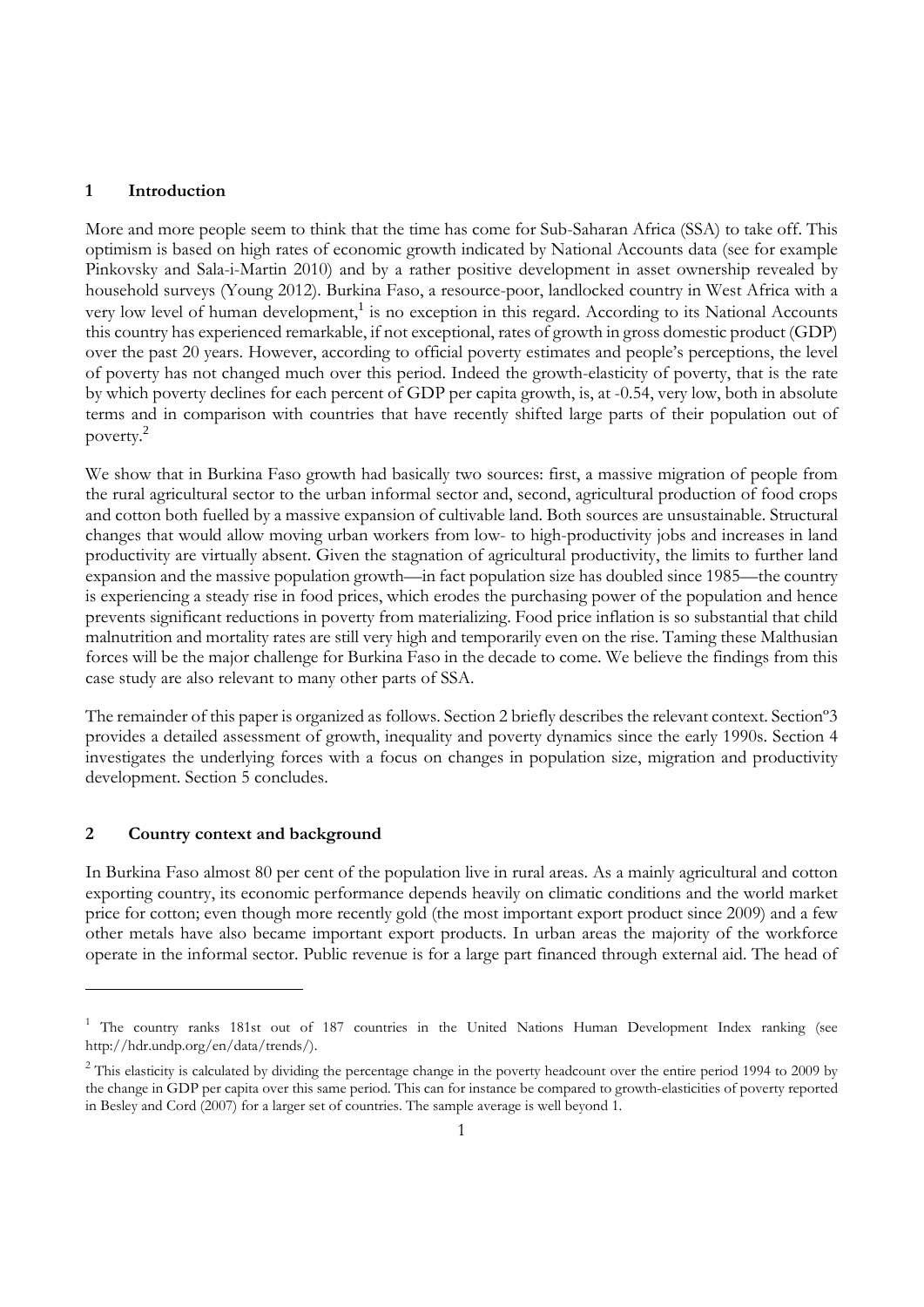state is Blaise Campaoré who took power in 1987. From then on the country started to make reforms in accordance with the International Monetary Fund (IMF) and the World Bank. The first Structural Adjustment Program (SAP) was signed in 1991.<sup>3</sup> Given that Burkina Faso, due to its participation in the CFA Franc zone,<sup>4</sup> already showed relatively modest public expenditure and monetary stability, the most important element of the SAP was the liberalization and privatization of the economy. However, despite the SAP (*or because of it*), real GDP per capita declined between 1991 and 1993 by approximately 3.8 per cent per year. Finally, the failure of the internal adjustment strategy, not only in Burkina Faso but also in several other countries of the CFA Franc zone and especially in Côte d'Ivoire, led to a 50 per cent devaluation of the CFA Franc parity in relation to the French Franc in January 1994. After the devaluation, real GDP per capita growth began to rise and averaged at approximately 6.1 per cent per year between 1994 and 1998 (see Figureº1). This growth was furthermore encouraged by a favourable development of the world market price for cotton and a multiplication of the amount of land used for cotton production.



Figure 1: GDP per capita constant prices (1994 = 100)

Source: INSD (National Accounts various years; see www.insd.bf).

-

In the following years, Burkina Faso pursued its efforts for structural reforms, in particular concerning price and trade liberalization. Burkina Faso established its first Poverty Reduction Strategy Paper (PRSP) in May 2000 (Ministry of Finance and Economic Affairs 2000) and the country reached its completion point in the Heavily Indebted Poor Country (HIPC) II Initiative in April 2002. In the 2000s, GDP per capita growth was rather moderate and adversely affected by the Ivorian crisis and the resulting, albeit temporary, return migration of many Burkinabè, adverse rainfall conditions and a volatile international price for cotton.

<sup>&</sup>lt;sup>3</sup> The government had already undertaken 'auto-adjustment programs' to stabilize the economy at the end of the 1960s and in 1983.

<sup>&</sup>lt;sup>4</sup> Franc de la Communauté Financière d'Afrique is the name of the local currency. The currency union is called the CFA Franc zone.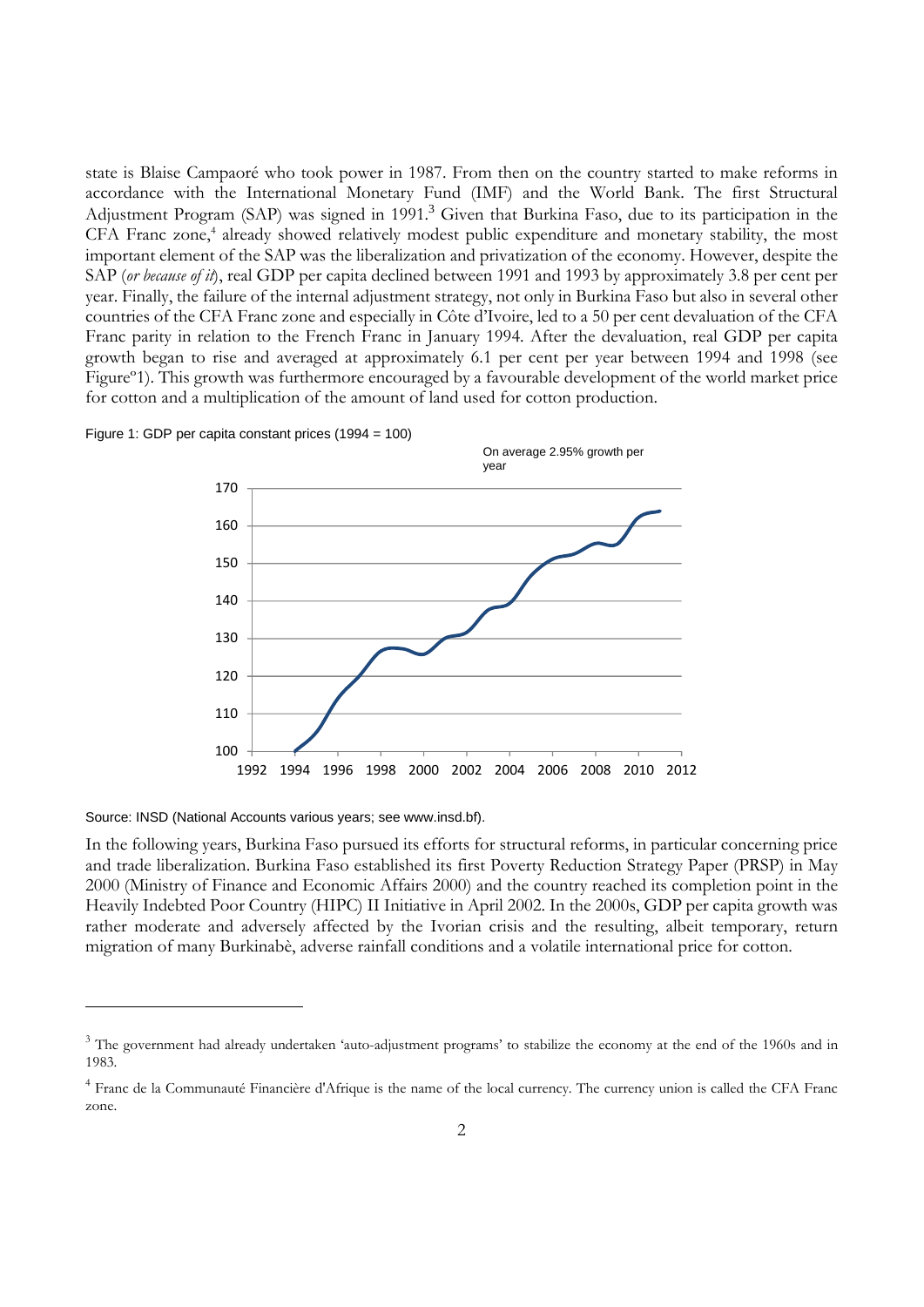Between 2003 and 2010, real GDP per capita grew on average by 2.3 per cent annually. The entire period was marked by a general rise in the prices of basic food items, in particular domestically produced cereals and imported rice, and a high volatility of these prices, with important peaks in 2005 and 2008. During the 2008 food crisis, prices for the main food crops rose by 40 to 70 per cent. Urban dwellers additionally suffered from high prices for cooking energy and fuel. Wodon et al. (2008) estimate that the price increase for rice, bread, oil, sugar and milk alone increased poverty by about 1-2 percentage points. The actual increase must have been much higher as the study ignored the price hikes for the most important food crops of millet, sorghum and maize.<sup>5</sup> In response to the food crisis, the government suspended taxes on a number of consumer products between March and September 2008, with a view to protecting the welfare of the most vulnerable groups. Energy prices were also contained, and some petroleum products subsidized. However, an IMF report that looked at these interventions more closely, concluded that these measures were not well targeted as 80 per cent of the benefits accrued to the top 60 per cent in terms of income distribution (Arze del Granado and Adenauer 2011). Regarding fuel subsidies alone, the authors show that less than 16 per cent of the benefits reached the poorest 40 per cent of households. Not surprisingly, these measures were phased out in late 2008. In 2008, but in particular in spring 2011, people took to the streets of Ouagadougou to protest against the soaring prices of basic foods. Other spontaneous and largely unexpected civilian protests and military looting followed. Students torched government buildings in several cities to protest against a young man's death in custody and soldiers protested against unpaid housing allowances. President Compaoré intensified the dialogue with representatives of student and military groups. He replaced the prime minister, chief of defense, and security service chiefs and appointed new governors in all 13 regions. The political climate has remained relatively calm since then. However, many seem to share the view that their standard of living has not changed much over the past two decades.<sup>6</sup>

Official estimates indeed suggest that poverty has not reduced much since the implementation of structural reforms. The first survey that measures poverty in a representative way dates back to the mid-1990s. It has been repeated since then every four to six years. The fourth survey was undertaken in 2009. According to the official poverty figures provided by National Statistics (INSD),<sup>7</sup> the poverty rate—that is, the percentage of the population below the poverty line—has fluctuated since 1994 at around 45 per cent: 44.5 per cent in 1994, 45.3 per cent in 1998, 46.4 per cent in 2003 and 43.9 per cent in 2009 (IMF 2012; INSD 1997, 2000a, 2003). These numbers have been challenged by several authors (Grimm and Günther 2004, 2007a; World Bank 2004). Grimm and Günther (2004, 2007a) show that if one accounts for differences in the survey design over time, ensures a computation of a time-coherent expenditure aggregate and allows the poverty line to reflect changes in prices acceding to the consumption habits of poor people, then poverty actually increased between 1994 and 1998, in particular as a result of a severe drought in 1997, and declined between 1998 and 2003 with a national poverty rate in 2003 even somewhat lower than it had been in 1994. The 2009 poverty rate was published first in 2010, but then withdrawn as there was a fear that it would lead to social unrest. It is only in 2012 that the figure was issued again—in a report published by the IMF (2012).

<sup>&</sup>lt;sup>5</sup> The second order effects of such price hikes on children's school enrolment have been analysed by Grimm (2011).

<sup>&</sup>lt;sup>6</sup> In the QUIBB surveys for instance, 86 per cent of all respondents in 2005 and 71 per cent in 2007, respectively reported that they thought that the economic situation in their community had not changed or had even worsened over the previous 12 months.

<sup>7</sup> Institut National de la Statistique et de la Démographie.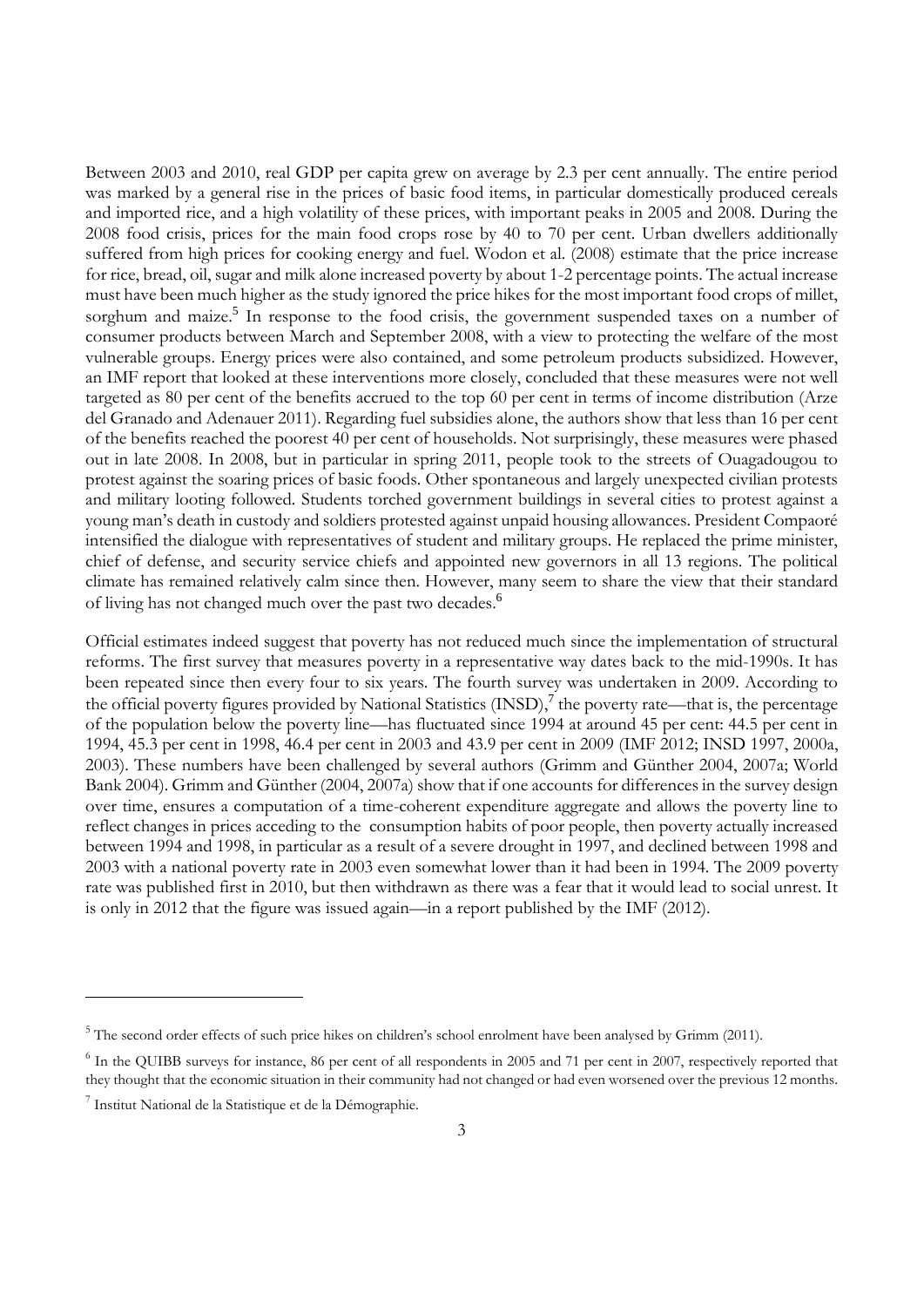## **3 Growth, inequality and poverty dynamics**

For Burkina Faso, representative cross-sectional household living standard measurement surveys (so-called *Enquêtes Prioritaires*) are publicly available for the years 1994, 1998 and 2003. These surveys were undertaken by the INSD with financial support by the World Bank, among others. The sample size in each is around 8,500 households. A fourth round of data was collected in 2009, but these data are not yet publicly available. Hence, we first analyse the period 1994 to 2003 for which we have detailed data and then the period 2003 to 2009 for which the information is more scattered.

## **3.1 Growth, inequality and poverty dynamics over the period 1994 to 2003**

Figure 1 above shows that in terms of GDP Burkina Faso experienced sustained economic growth even in per capita terms over the entire period 1994 to 2003, only interrupted by a severe drought at the end of the 1990s. Given this performance, one would have expected poverty to also have substantially declined. Indeed, as shown in Table 1, the growth rate of household expenditure per capita (here deflated by the general consumer price index [CPI]) had a similar order of magnitude over the entire period.<sup>8</sup> If the Gini coefficient is computed for this expenditure aggregate, one finds an almost constant coefficient; 0.47 in 1994 and 0.45 in 1998 and 2003. This in turn implies that expenditures by the poor must have more or less followed the average growth rate. However, as shown in Grimm and Günther (2007a), this is not necessarily the case, if, for instance, the relevant price index of the poor evolved differently than the general CPI and the deflator of GDP.

As can be seen in Table 1, the nominal poverty line<sup>9</sup> increased between 1994 and 1998 much more than the CPI suggesting that the poor lost in purchasing power relative to the representative household underlying the CPI. Indeed, if deflated using the implicit price index of the poverty line, household expenditure per capita declined between 1994 and 1998, but increased between 1998 and 2003, in the end even to a level higher than in 1994. The increase in the poverty line was mainly driven by a drought-induced rise in the prices of the three main cereals: sorghum, millet and maize. This drought reduced cereal production by more than 20 per cent in relation to 1996/97 levels.<sup>10</sup> Applying the poverty line shown in Table 1 thus implies the following development of poverty over time: the national headcount index (P0) increased between 1994 and

10 Based on data of the *Enquête Permanente Agricole* (1995-2002).

<sup>&</sup>lt;sup>8</sup> There are of course differences in levels between GDP per capita and household expenditure per capita (used as a proxy for income) due to conceptual differences between National Accounts (NA) and household surveys and there is also measurement error on both levels.

<sup>&</sup>lt;sup>9</sup> We deviate from the official poverty line used by INSD, since the official poverty line only accounts for the price increase of the food component (based on the price of the 2,283 per kilo calories (kcal) per day provided by millet, sorghum, maize and rice, which are the main components of the nutritional intake of the poor) but not for the non-food component. In the official poverty line, the non-food component is simply calculated as a share of the nominal food component. Because this component has been altered over time: it slightly decreased between 1994 and 1998 (from approximately 35 per cent to 30 per cent) and strongly increased between 1998 and 2003 (from approximately 30 per cent to 50 per cent), the price index implicit in the official poverty line does not correspond to a true Laspeyres-Index. Therefore, Grimm and Günther (2004, 2007a) decided to calculate a new poverty line using constant real weights of food and non-food items over the period 1994 to 2003. More precisely, they took the nominal value of the official poverty line for 2003 (to have a common reference point with the official statistics), and the cereal food, other-food and non-food budget shares as they were observed in the 2003 household survey in the first two quintiles of the expenditure distribution. The cereal food component, which accounts for roughly 37 per cent of per capita household expenditure, was then deflated to 1998 and to 1994 using the observed price changes for the corresponding cereals. The remaining food and non-food components were deflated using the corresponding CPI components.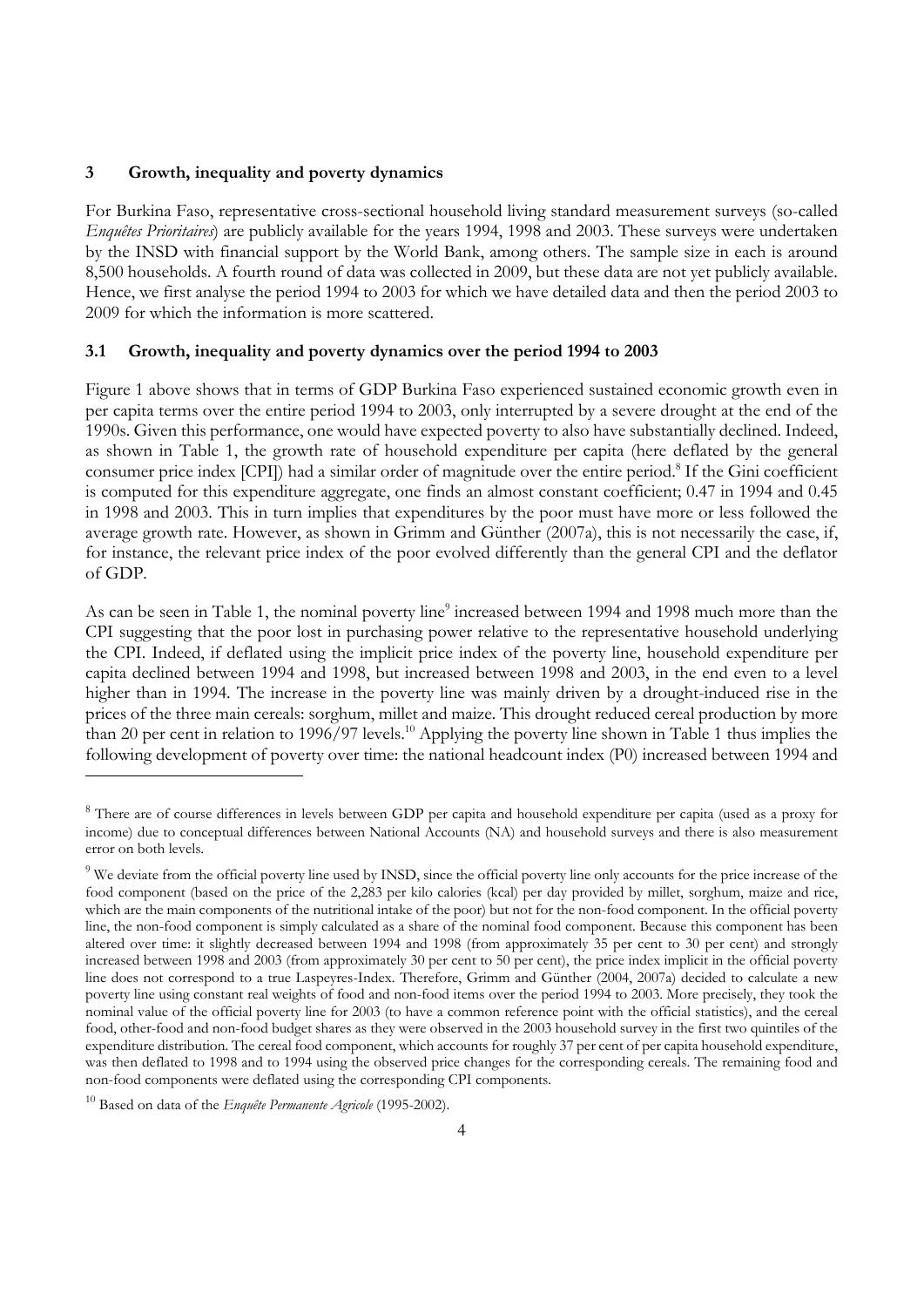1998 from 55.5 per cent to 61.8 per cent and then decreased quite substantively between 1998 and 2003 to 47.2 per cent—that is, to a level lower than in 1994. It is safe to say that probably any year would look better than 1998 if the comparison could be done—that is, if household survey data were available.

In rural areas we find the same dynamic, but at a higher level (63.4 per cent to 68.7 per cent to 53.3 per cent). In urban areas throughout all three survey years poverty remained significantly lower than in rural areas: the respective numbers are 14.7 per cent (1994), 27.3 per cent (1998) and 20.3 per cent (2003). Hence, urban poverty also increased between 1994 and 1998 and decreased between 1998 and 2003. However, and in contrast to rural areas, urban poverty in 2003 was still substantially higher than in 1994. The poverty gap that is, the average distance to the poverty line (where this distance is set to zero for the non-poor)—relative to the poverty line broadly follows the movement of the poverty rate.<sup>11</sup> The computed confidence intervals indicate that the estimates are also robust to random sampling error.

Two main messages emanate from this analysis. First, poverty in Burkina Faso is highly responsive to food prices and therefore very volatile across time. Second, over the entire period 1994 to 2003 poverty declined by about 9 percentage points—that is, one point per year. As the results in Table 1 show, this decline was even more pronounced in rural areas. Again, these estimates are different from the official estimates, because of different assumptions about the poverty line and because of a different concept used to construct the expenditure aggregate.<sup>12</sup> These changes also affect the assessment of inequality. As can be seen at the bottom of Table 1, accounting for differential inflation shows that inequality did in fact increase between 1994 and 1998 (by 3 percentage points) and decline afterwards, but not below the 1994 level. This is quite different from the assessment that is obtained by simply using nominal expenditures, since scale invariance does not apply if inflation rates differ across the income distribution.

Since the change in relative prices, or in other words the phenomenon of differential inflation—that is, loss of purchasing power that varies systematically across the income distribution—is so crucial to understanding Burkina Faso's growth, inequality and poverty nexus, we illustrate this issue further by decomposing the changes in poverty into a growth and distributional component. We use Datt and Ravallion's (1992) method, but extend it by a third component as suggested by Günther and Grimm (2007) that will measure the contribution of differential inflation.

 $11$  Computation as in Foster et al. (1984).

 $12$  For details, the interested reader can refer to Grimm and Günther (2004, 2007a).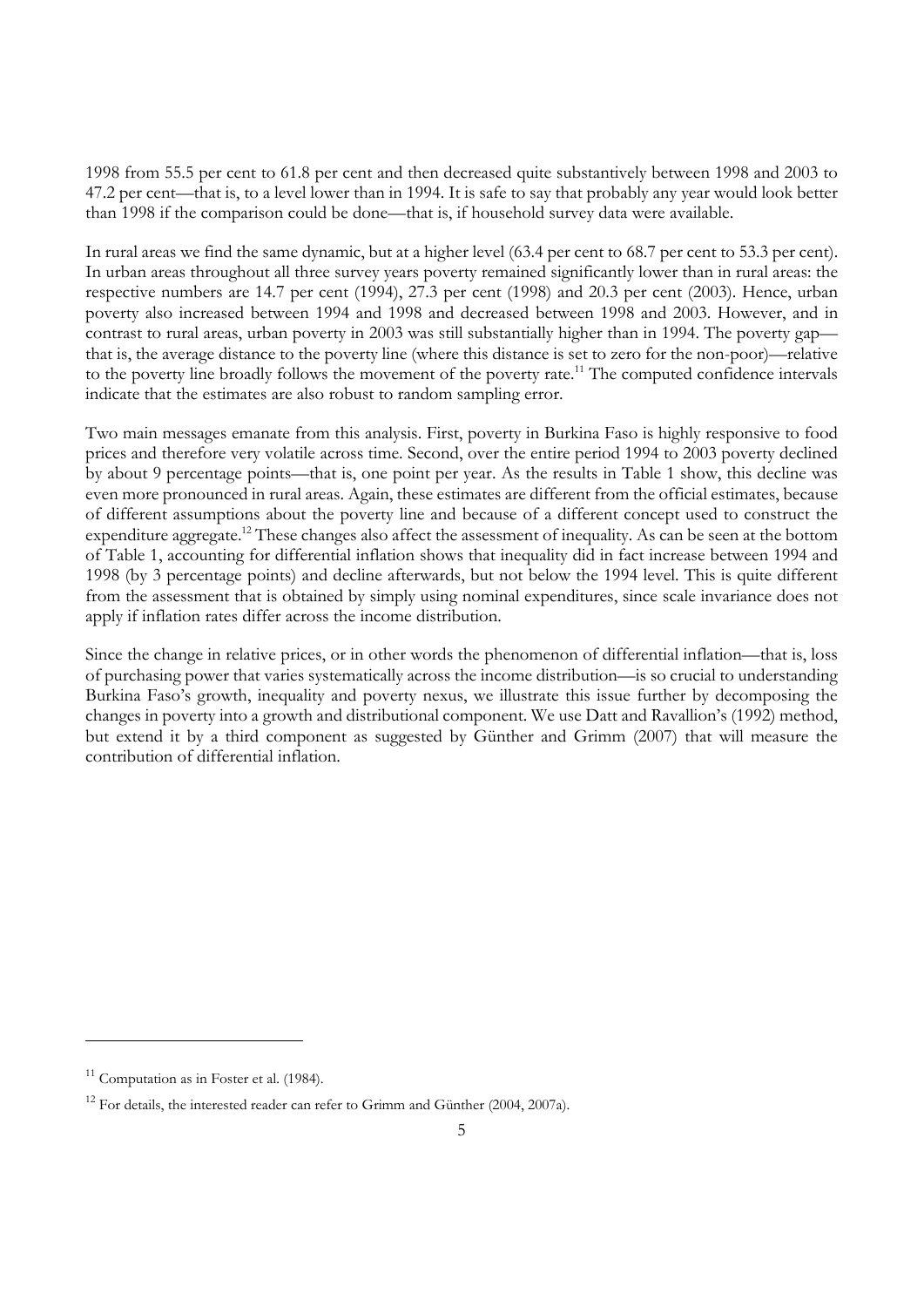| Change p.a. (%)                                                                                                               |                    |                  |                    |                 |  |  |  |
|-------------------------------------------------------------------------------------------------------------------------------|--------------------|------------------|--------------------|-----------------|--|--|--|
|                                                                                                                               | 1994               | 1998             | 2003               | 1994-<br>2003   |  |  |  |
| Income and income inequality                                                                                                  |                    |                  |                    |                 |  |  |  |
| Real GDP per capita <sup>a</sup><br>(in 1,000 CFA Francs, 1994 prices)<br>Real household expenditure per capita, survey-based | 120,821            | 135,434          | 148,195            | 2.30            |  |  |  |
| (CPI deflated, 1994 prices) <sup>b</sup><br>Inequality (Gini coefficient)                                                     | 78,772<br>0.47     | 85,540<br>0.45   | 99,153<br>0.45     | 2.59<br>$-0.01$ |  |  |  |
| Poverty line (nominal) <sup>c</sup><br>$(1994 = 100)$                                                                         | 53,219<br>100      | 82,885<br>155.74 | 82,672<br>155.34   | 5.02            |  |  |  |
| For comparison: CPI $(1994 = 100)$<br>Real household expenditure per capita, survey-based                                     | 100                | 123.57           | 133.07             | 3.23            |  |  |  |
| (poverty line deflated, 1994 prices)                                                                                          | 78,772             | 67,871           | 84,938             | 0.84            |  |  |  |
| Poverty national                                                                                                              |                    |                  |                    |                 |  |  |  |
| FGT Poverty headcount index (P0) <sup>d</sup>                                                                                 | 0.555              | 0.618            | 0.472              |                 |  |  |  |
|                                                                                                                               | [0.54]<br>$0.57$ ] | [0.61]<br>0.61]  | [0.46]<br>0.49]    | $-1.78$         |  |  |  |
| FGT Poverty gap index (P1) <sup>d</sup>                                                                                       | 0.209              | 0.229            | 0.160              |                 |  |  |  |
|                                                                                                                               | [0.20;<br>0.22]    | [0.22;<br>0.24]  | [0.15;<br>$0.17$ ] | $-2.92$         |  |  |  |
| Poverty urban                                                                                                                 |                    |                  |                    |                 |  |  |  |
| FGT Poverty headcount index (P0) <sup>d</sup>                                                                                 | 0.147<br>[0.13;    | 0.273<br>[0.26]  | 0.203<br>[0.18;    |                 |  |  |  |
|                                                                                                                               | $0.17$ ]           | 0.30]            | 0.22]              | 3.65            |  |  |  |
| FGT Poverty gap index (P1) <sup>d</sup>                                                                                       | 0.039<br>[0.03;    | 0.083<br>[0.07;  | 0.057<br>[0.05;    |                 |  |  |  |
|                                                                                                                               | 0.05]              | 0.09]            | 0.06]              | 4.31            |  |  |  |
| Poverty rural                                                                                                                 |                    |                  |                    |                 |  |  |  |
| FGT Poverty headcount index (P0) <sup>d</sup>                                                                                 | 0.634<br>[0.61;    | 0.687<br>[0.67;  | 0.533<br>[0.52;    |                 |  |  |  |
|                                                                                                                               | 0.65]              | 0.70]            | 0.55]              | $-1.91$         |  |  |  |
| FGT Poverty gap index (P1) <sup>d</sup>                                                                                       | 0.241<br>[0.23;    | 0.258<br>[0.25;  | 0.183<br>[0.18;    |                 |  |  |  |
|                                                                                                                               | 0.25]              | $0.27$ ]         | 0.19]              | $-3.01$         |  |  |  |
| Inequality<br>Gini coefficient, price-adjusted <sup>e</sup>                                                                   | 0.47               | 0.50             | 0.47               |                 |  |  |  |

Table 1: Income, income inequality and income poverty 1994-2003

Notes: <sup>a</sup>Deflated by GDP deflator (INSD, National Accounts); <sup>b</sup>In prices of Ouagadougou; <sup>c</sup>The poverty lines are taken from Grimm and Günther (2007a); <sup>d</sup>95 per cent confidence intervals in brackets; <sup>e</sup>To adjust for the effect of change in relative prices, the Gini coefficient is computed over expenditure distributions, where the deflation to 1994 is done using urban/rural and decilespecific price deflators.

Source: Grimm and Günther (2007a) and own computations based on National Accounts and EP (1994, 1998, 2003).

Datt and Ravallion's decomposition (Datt and Ravallion 1992) can be written as follows

$$
\Delta P_t = [P(\mu_t, L_{t-1}, z) - P(\mu_{t-1}, L_{t-1}, z)] + [P(\mu_{t-1}, L_t, z) - P(\mu_{t-1}, L_{t-1}, z)] + R,
$$
\n<sup>(1)</sup>

where  $P(\mu_t, L_t, z)$  is the poverty measured with a mean income of  $\mu_t$ , a Lorenz curve  $L_t$  and a poverty line  $z$ which is constant in real terms. The first component corresponds to the change in poverty explained by the growth effect. The second component corresponds to the change in poverty explained by the distribution effect. *R* is the calculated residual, representing the interaction effect of changes in the mean income and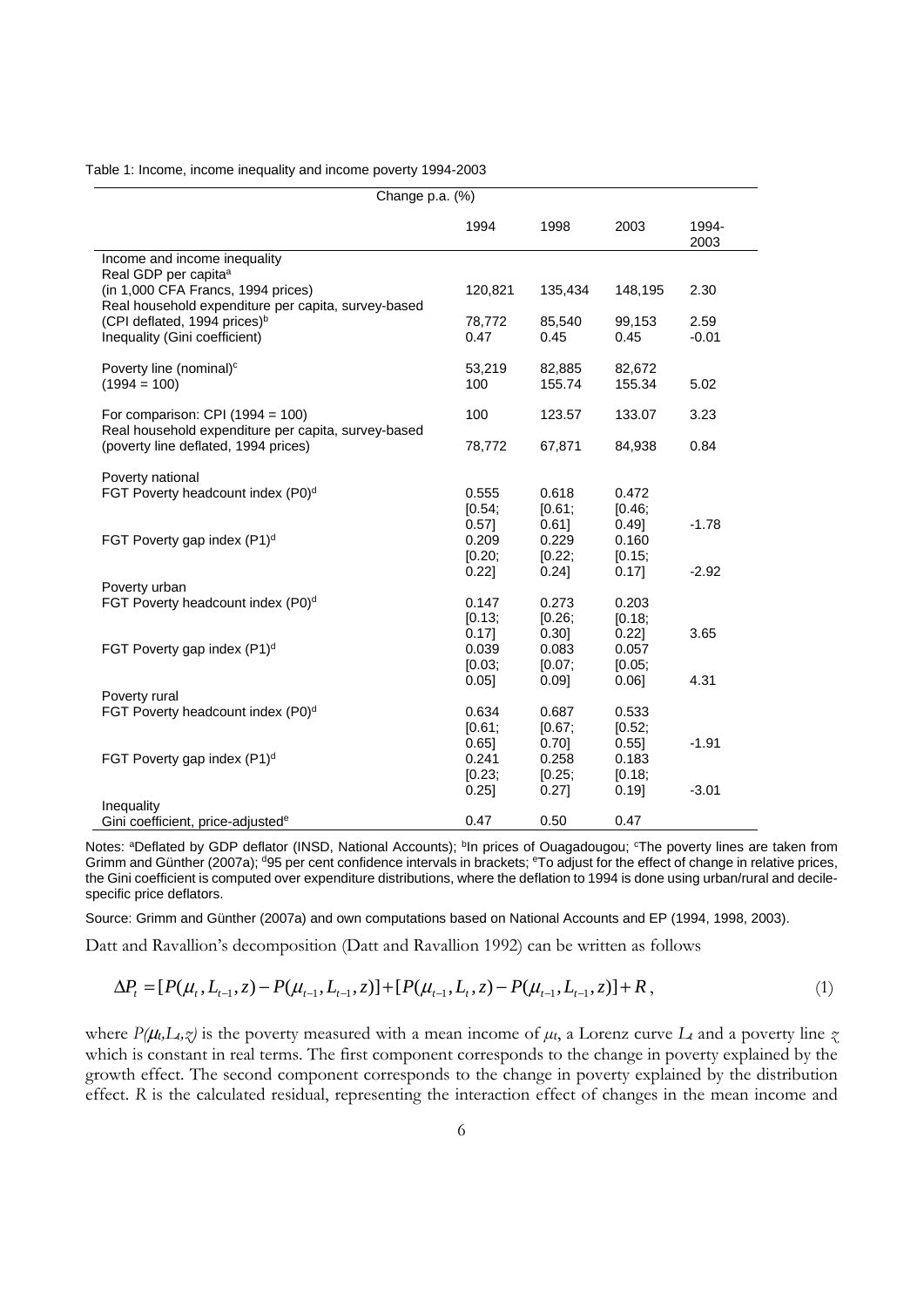changes in inequality.13 To ensure that such a decomposition is consistent, the implicit price deflator of the poverty line and the one applied to deflate household expenditures have to be the same: typically the CPI is used for that purpose. However, in our case, as we have just shown, the development of the CPI and the inflation experienced by the poor are very different, hence we use the implicit price deflator of the poverty line. Moreover, to illustrate the poverty impact of that 'differential' inflation, it is possible, as shown by Günther and Grimm (2007), to add a 'relative price shift' or 'poverty line' component to Datt and Ravallion's (1992) decomposition and to derive the following 'triple' poverty decomposition:

$$
\Delta P_t = [P(\mu_t L_{t-1}, z_{t-1}) - P(\mu_{t-1}, L_{t-1}, z_{t-1})] + [P(\mu_{t-1}, L_t, z_{t-1}) - P(\mu_{t-1}, L_{t-1}, z_{t-1})]
$$
  
+ 
$$
[P(\mu_{t-1}, L_{t-1}, z_t) - P(\mu_{t-1}, L_{t-1}, z_{t-1})] + R,
$$
\n(2)

where the third component corresponds to the change in poverty explained by the inflation difference between the poverty line and the national CPI, in a growth- and distributional-neutral case. The poverty line  $z_{t+1}$  is calculated by inflating  $z_t$  with the inflation rate of the consumption basket underlying the poverty line relative to the inflation rate of the CPI between *t* and *t+1*. In this 'triple' decomposition, the growth component has to be interpreted a bit differently than in a 'dual' decomposition. It represents the change in poverty that would have occurred with the observed growth rate given that the poor had experienced the same increase in cost of living as the CPI. The 'poverty line' component represents the change in poverty that can be explained by relative price shifts between the goods consumed by the poor and the goods consumed by the non-poor.

Table 2 shows the results of that decomposition. It can be noted that the impact of the 'poverty line' component on changes in poverty can be significantly negative (as between 1994 and 1998 and between 1994 and 2003) as well as positive (as between 1998 and 2003) and might in some cases even outweigh the impact of the growth as well as the redistribution component. This implies that relative price changes heavily contributed to the poverty increase that could be observed between 1994 and 1998. Poverty would have decreased by almost 18 percentage points between 1994 and 2003 if the prices of the goods of the poor had experienced the same inflation rates as the prices of the goods of the non-poor. However, the high relative price shifts offset the positive effects of general growth rates and redistribution by over 9 percentage points. Obviously, the 'true' relative price shift effect might in reality have been somewhat lower if households had been able to substitute the items that became relatively more expensive. Our data do not allow for the examination of such a substitution in detail as the survey only reports values and not unit prices and quantities. However, we have good reasons to believe, as we will explain in more detail below, that the relevant substitution effects are very limited. The main reason is that the price increase concerns not only the main food items of the poor but also the items with by far the lowest price per kcal, even after accounting for the price increase of these goods.

<u>.</u>

<sup>13</sup> The magnitude of both components and the residual depend on the decomposition path—that is, it depends on whether the initial or the final year is taken as the reference period. In our case the decomposition results are averaged over the two possible decomposition paths—first the initial year is taken as the reference year for the computation of the components, and then the final year is taken as the reference year and in a last step for each component the average over the two decomposition paths is calculated.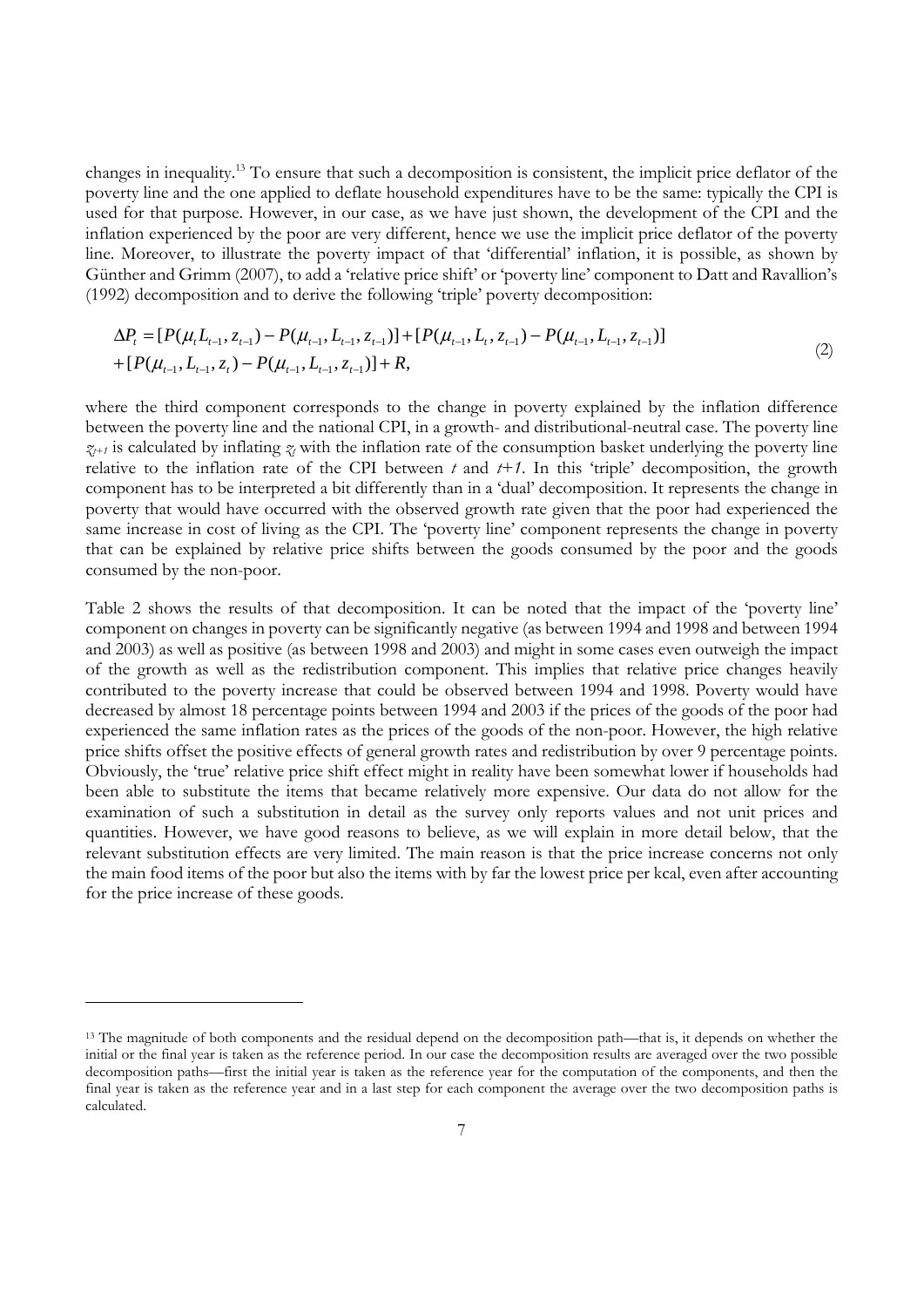| Year                  | 1994-1998 | 1998-2003 | 1994-2003 |
|-----------------------|-----------|-----------|-----------|
|                       |           |           |           |
| ΔP0                   | 0.063     | $-0.146$  | $-0.083$  |
| Growth effect         | $-0.044$  | $-0.091$  | $-0.131$  |
| Redistribution effect | $-0.023$  | $-0.013$  | $-0.048$  |
| Poverty line effect   | 0.129     | $-0.045$  | 0.091     |
| Residual              | 0.001     | 0.002     | 0.005     |

Table 2: Decomposition of the change in the national headcount index, ΔP0, Burkina Faso, 1994-2003

Source: EP 1994, 1998, 2003; Günther and Grimm (2007).

### **3.2 Growth, inequality and poverty dynamics over the period 2003 to 2009**

Given that the *Enquête Prioritaire 2009* is not yet publicly accessible, it is not possible to simply extend the analysis presented above up to 2009. We rely instead on the recently published official poverty estimates based on that same survey and check the credibility of these estimates against other evidence.

The official poverty line and the estimated poverty headcount index for 2009 are shown in Table 3. Recall we had used the official 2003 poverty line as a reference point to recompute the poverty lines for 1994 and 1998, therefore the 2003 poverty line in Table 3 is identical with the one in Table 1. This poverty line was increased by the INSD by 31 per cent to reach a nominal value of 108,374 CFA Francs per person per year in 2009 or about 454 \$PPP (or 1.24 \$PPP per day).<sup>14</sup> Based on this poverty line and the distribution of household per capita consumption expenditure drawn from the 2009 survey, INSD estimates that the poverty headcount index declined to 43.9 per cent, which corresponds to a reduction of 2.4 percentage points or 0.4 points per year since 2003. If this estimate could be confirmed it would mean that the positive trend over the entire period 1994 to 2003 continued, but that the pace of poverty reduction slowed down further. As will be seen below, there is indeed a lot of evidence supporting this conclusion. Before we discuss this further, we will first take a closer look at the implied growth rate in household consumption per capita and the implied inflation rate experienced by the poor.

INSD increased the poverty line by 31 per cent over the six years between 2003 and 2009. The general CPI during that period increased by 23 per cent, the GDP deflator by 18 per cent and the deflator of private consumption in the National Accounts by 28 per cent (see Table 3). The prices of the three main food staples consumed by the poor showed the following price dynamics: sorghum +29 per cent, millet +15 per cent and maize +40 per cent. The price of rice, which, because of its high cost per kcal, is not consumed as much by the poor, increased by 68 per cent. If we extrapolate the Grimm/Günther poverty line used above to 2009, we get 102,667 CFA Francs which implies an increase relative to 2003 of 24 per cent. This is slightly less than the INSD estimate. But it is sufficiently close to conclude that the increase inherent in the method used by INSD is in line with the facts.

<sup>&</sup>lt;sup>14</sup> 2009 Purchasing Power Parity from Penn World Tables 7.0 (https://pwt.sas.upenn.edu).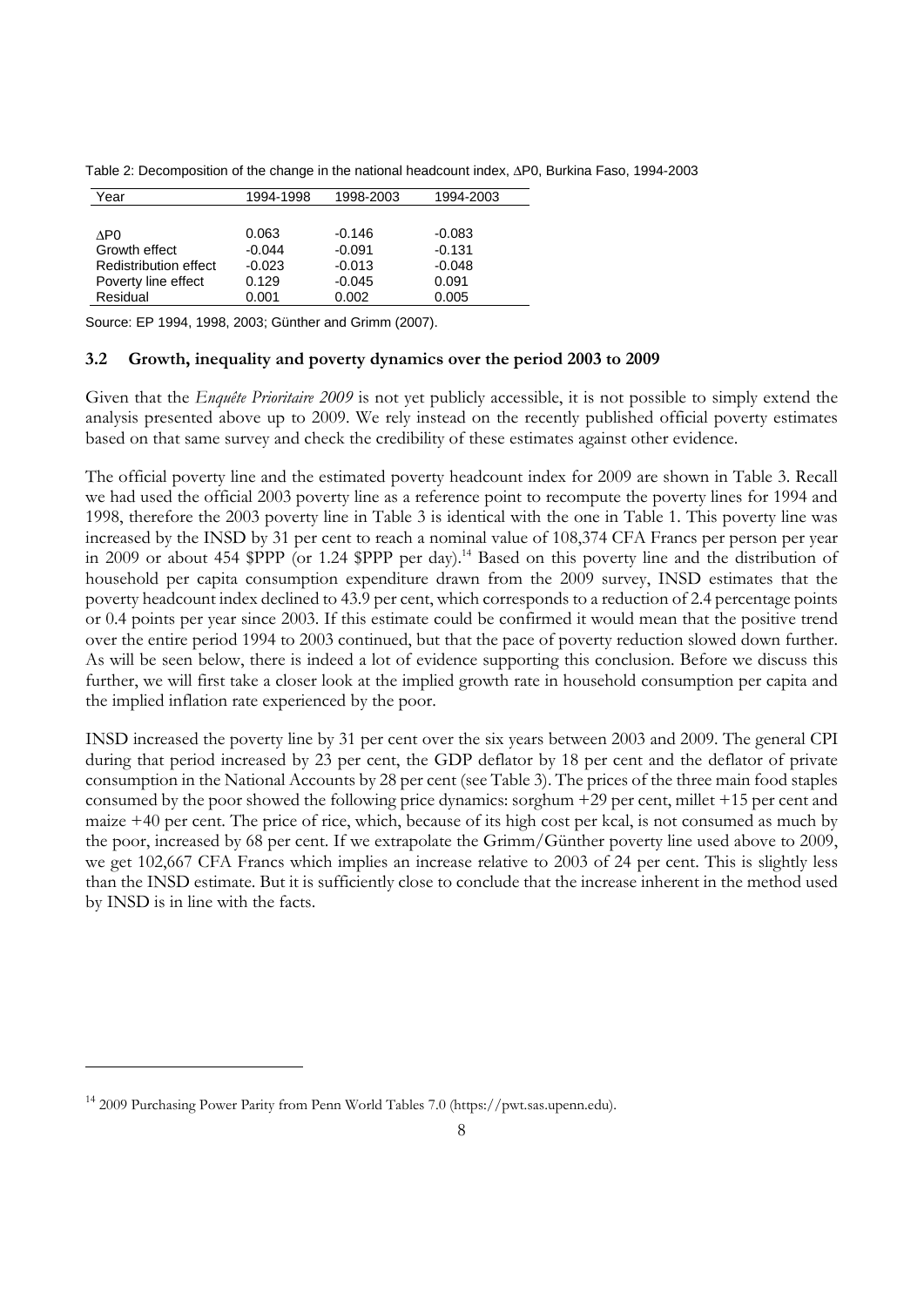|                    |                                                                                   | 2003     | 2009    |
|--------------------|-----------------------------------------------------------------------------------|----------|---------|
|                    | <b>INSD</b> official estimates                                                    |          |         |
|                    | Poverty line (nominal)                                                            | 82,672   | 108,374 |
|                    | Poverty headcount index (P0)                                                      | 0.463    | 0.439   |
|                    | <b>INSD (National Accounts)</b>                                                   |          |         |
|                    | Inflation rate CPI                                                                | 0.23     |         |
|                    | Inflation rate GDP deflator                                                       | 0.18     |         |
|                    | Inflation rate Private Consumption deflator                                       | 0.28     |         |
|                    | Inflation rate CPI sorghum                                                        | 0.29     |         |
|                    | Inflation rate CPI millet                                                         | 0.15     |         |
|                    | Inflation rate CPI maize                                                          | 0.40     |         |
|                    | Inflation rate CPI rice                                                           | 0.68     |         |
|                    | Growth rate of real GDP per capita                                                | 0.13     |         |
|                    | Growth rate of real private consumption per capita                                | $-0.002$ |         |
|                    | Own computations                                                                  |          |         |
|                    | Implied inflation rate of INSD poverty line                                       | 0.31     |         |
|                    | Implied real household expend growth rate of the poor <sup>a</sup>                | 0.06     |         |
|                    | CPI-inflated poverty line                                                         |          | 101,773 |
| level <sup>a</sup> | P0 using CPI-inflated poverty line and INSD income                                |          | 0.426   |
|                    | Poverty line extrapolating Grimm/Günther 2004 line                                |          | 102,667 |
|                    | Implied inflation rate                                                            |          | 0.24    |
|                    | P0 using Grimm/Günther line and INSD income level <sup>a</sup>                    |          | 0.431   |
|                    | Poverty line inflated with inflation of private consumption                       |          | 105,820 |
|                    | P0 using priv. consumption inflated pov. line and INSD income level <sup>a)</sup> |          | 0.453   |

Table 3: Income, income inequality and income poverty, 2003-2009

Note: <sup>a</sup> Assuming no distributional change in nominal incomes between 2003 and 2009.

Source: EP (2003), INSD, National Accounts (various years); IMF (2012); own computations.

Based on this poverty line and assuming (for the moment) that the distribution of relative incomes did not change between 2003 and 2009, we can compute the implicit mean growth rate of household consumption expenditures per capita. It is simply the growth rate with which we have to multiply all household consumption expenditures in the 2003 distribution to get a poverty headcount index of 43.9 per cent given the new poverty line. This procedure yields a rate of 6 per cent. Depending on the true distributional change, the true mean growth rate might be a bit higher or lower than 6 per cent. Six per cent is about half of the growth rate in GDP per capita, but significantly more than the per capita adjusted growth rate in real private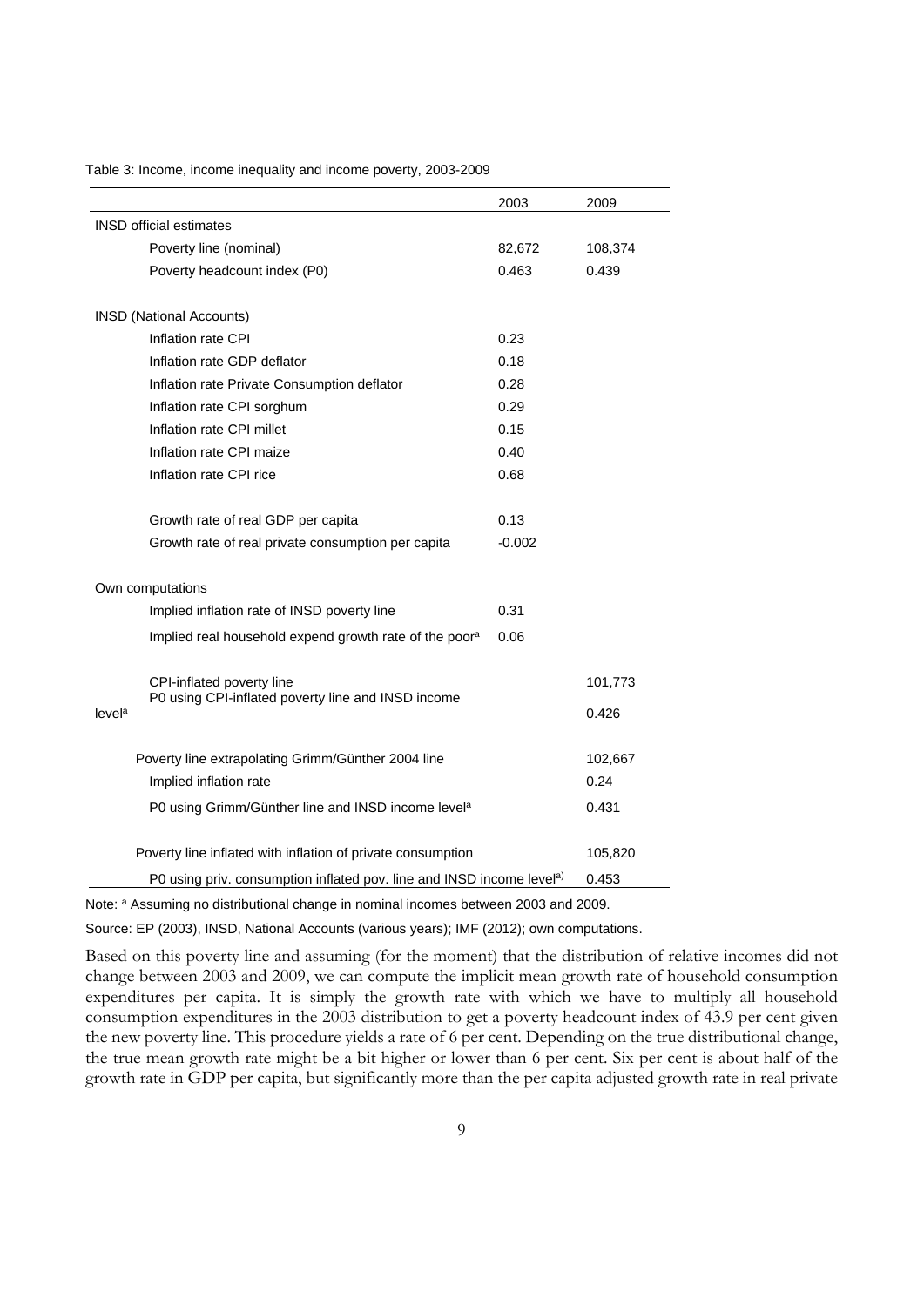consumption in the National Accounts. Below, we further investigate the discrepancy between growth in GDP and growth in household expenditure per capita.

To further check the robustness of the official poverty estimate, we recomputed the poverty headcount applying the growth rate of real household expenditure per capita implied by the INSD estimates to the 2003 distribution for alternative poverty lines—again assuming the absence of any distributional shift between 2003 and 2009. The results are shown in Table 3. If we use a CPI-inflated poverty line, we find a poverty headcount index of 42.6 per cent, if we use the extrapolated Grimm/Günther line we find 43.1 per cent and if we use the inflation rate implied by the private consumption deflator (National Accounts) we find 45.3 per cent.

We conclude that the official estimate is relatively robust to alternative poverty lines and it seems safe to state that the relative number of poor people decreased between 2003 and 2009, but very modestly and at a slower pace than between 1994 and 2003.

# **4 An analysis of the underlying driving forces**

In what follows we investigate in more detail the driving forces of the growth, inequality and poverty trends discussed above. We start by unpacking aggregate growth into sectoral growth and analyse how it affected households' disposable income and employment in urban and rural areas. We then focus on the agricultural sector, which accommodates almost 90 per cent of the poor, and link the supply and demand side of food. Throughout, special attention is given to the role of population growth and the urban-rural divide of that growth.

## **4.1 Sectoral analysis**

In this section we disaggregate growth of real GDP per capita by sector in order to investigate the sources of aggregate growth. Figure 2 shows GDP growth according to three broad sectors: agriculture (primary sector), industry (secondary sector) and trade and services (tertiary sector). It can be seen that the level of total GDP is highest in the tertiary sector, followed by the primary sector and then the secondary sector. In terms of growth, the figure suggests that real growth in total GDP was also highest in the tertiary sector; it even gained pace over the observation period. In the primary and secondary sectors, growth of GDP was a bit less impressive, but still positive and relatively steady over the entire period.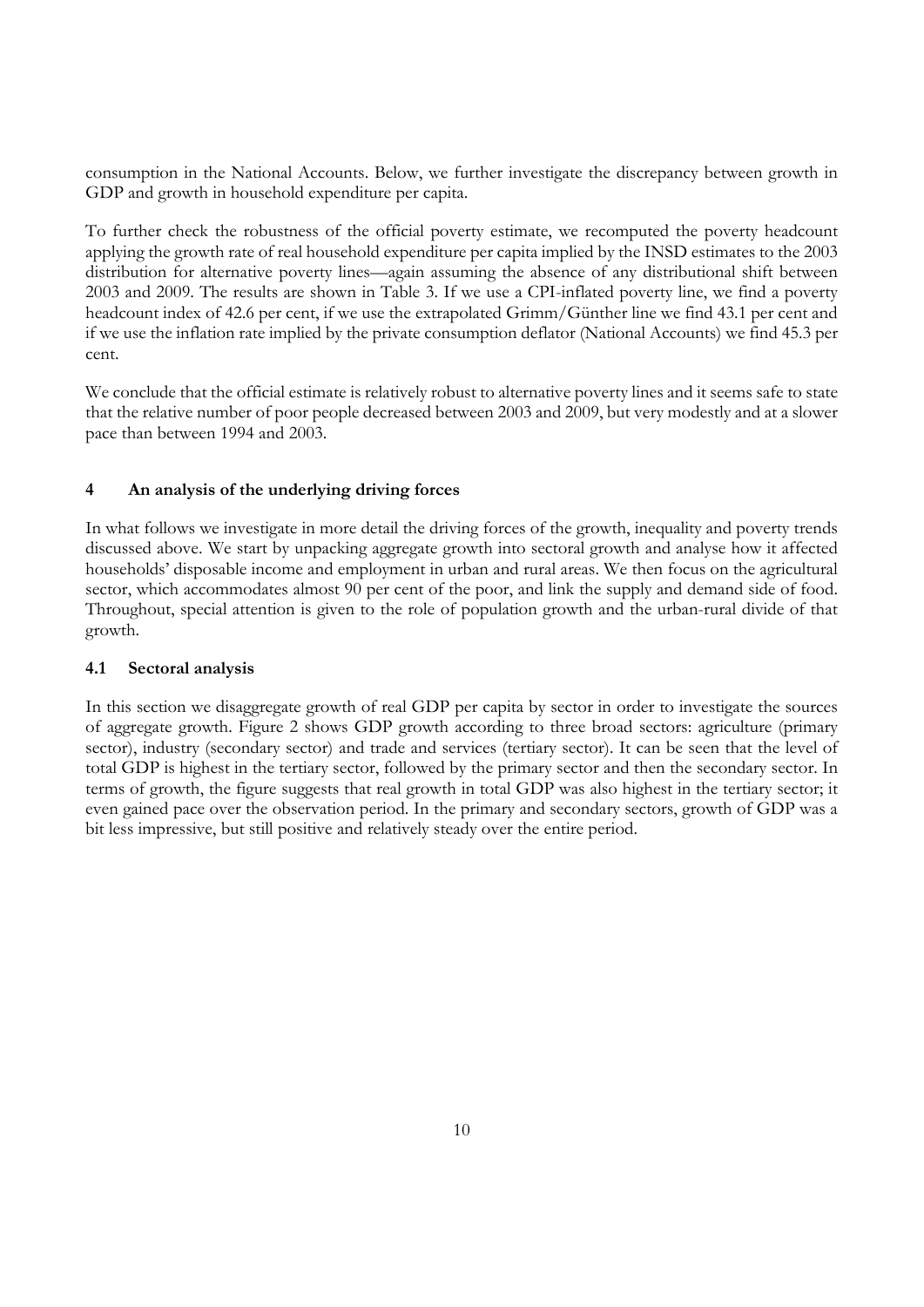

Figure 2: Sectoral GDP (constant prices 1999, in million CFA Francs)

-

Yet, regarding the implied leverage on poverty, what matters is obviously growth of GDP per capita. As has already been shown above, given the continuing high population growth in Burkina Faso, aggregate real growth rates differed substantially from per capita growth rates. Regarding the sectoral analysis, it would be a mistake to simply discount the aggregate population growth rate, since the primary sector is mainly related to the rural population, whereas the secondary and tertiary sectors are mainly related to the urban population and population growth rates are very different in rural and urban areas. Although natural population growth was higher in rural areas compared to urban areas,<sup>15</sup> growth in urban areas was in fact much higher than in rural areas due to the intensive rural-urban migration. This can be seen in Table 4, which shows population estimates for the census years and the implied growth rates over the periods in between. For instance, over the period 1996 to 2006, the urban population grew at a rate of more than 7 per cent per year, whereas the rural population 'only' grew at a rate of 2.2 per cent per year. Some of the urban growth was due to villages that surpassed the threshold of 5,000 inhabitants and hence got the status of a city, but the bulk related to population growth in already existing cities, in particular Ouagadougou and Bobo-Dioulasso, the two major cities in the country.

Source: INSD (www.insd.bf); own computations.

<sup>&</sup>lt;sup>15</sup> According to the last Demographic and Health Survey undertaken in 2010, the estimated total fertility rate—that is, the number of children a woman would have over her fertile years if she was exposed to the currently observed age-specific fertility rates was 3.9 in urban areas and 6.7 in rural areas (INSD 2012a). According to the same data, the crude birth rate—the number of births relative to the total population—was 33.9 per 1,000 in urban areas and 43.3 per 1,000 in rural areas (INSD 2012a).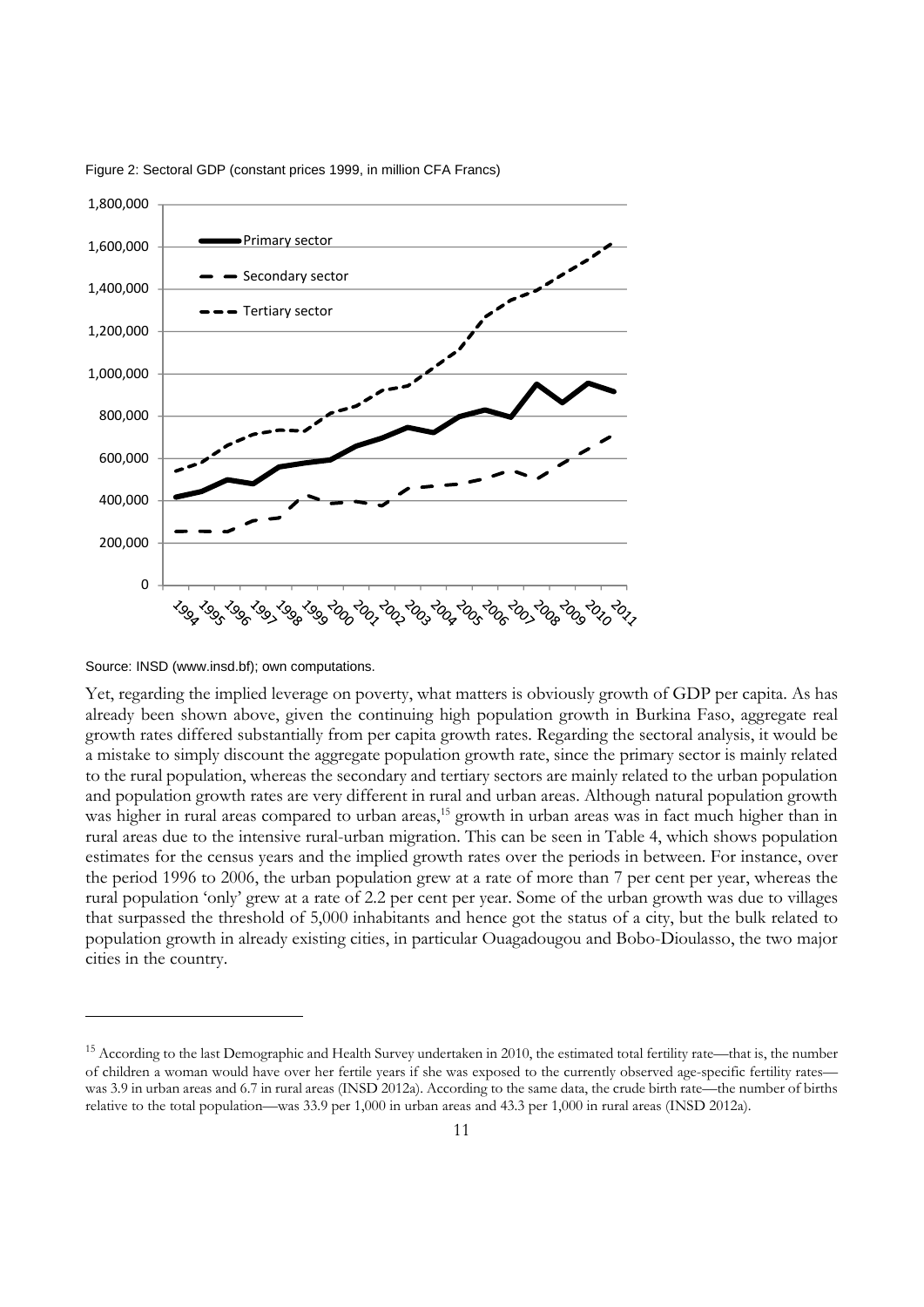Table 4: Rural and urban population growth

|                                     | 1985      | 1996       | 2006       | 2011 (proj.) |
|-------------------------------------|-----------|------------|------------|--------------|
| Rural (count)                       | 6,912,367 | 8,711,441  | 10,835,295 | 12,084,150   |
| Mean annual growth rate over period |           | 0.021      | 0.022      | 0.022        |
| Urban (count)                       | 1,052,338 | 1,601,168  | 3,181,967  | 4,485,647    |
| Mean annual growth rate over period |           | 0.039      | 0.071      | 0.071        |
| of which                            |           |            |            |              |
| Ouagadougou (count)                 | 465,969   | 750,398    | 1,475,223  | 1,475,223    |
| Mean annual growth rate over period |           | 0,044      | 0.070      | 0,070        |
| Bobo-Dioulasso (count)              | 228,668   | 309,771    | 489,967    | 489,967      |
| Mean annual growth rate over period |           | 0,028      | 0,047      | 0,047        |
| Other cities (count)                | 357.701   | 540,999    | 1,216,777  | 1,216,777    |
| Mean annual growth rate over period |           | 0,038      | 0,084      | 0,084        |
| Total (count)                       | 7,964,705 | 10,312,609 | 14,017,262 | 16,571,808   |
| Mean annual growth rate over period |           | 0.024      | 0.031      | 0.034        |

Note: Settlements with a population of 5,000 and above are considered urban.

Source: INSD (www.insd.bf).

-

Hence, Figure 3 shows sectoral GDP per capita, where GDP in the primary sector has been related to the rural population and GDP in the secondary and tertiary sectors to the urban population.<sup>16</sup> The message that we get now is completely different. The sectoral differences in GDP per capita widened. Moreover, and more importantly, these figures show that aggregate growth was, to a large extent, the result of urbanization or the migration of rural dwellers from low-paid activities to better-paid activities in urban areas. Whereas GDP per capita in the primary sector was between 50 and 100 thousand CFA Francs (in 1999 prices), it was between 200,000 and 250,000 CFA Francs in the secondary sector and 350,000 to 400,000 CFA Francs in the tertiary sector. Hence, at least on average, migrants increased their income quite substantially. However, as Figure 4 clearly shows, in terms of growth, the performance in the secondary and tertiary sector was, as a consequence of that massive influx, very weak. The secondary sector only saw positive growth rates in the second half of the 1990s, but thereafter growth was negative in most years and real GDP per capita in 2011 was lower by about 30 per cent than in 1999. The negative growth performance in the tertiary sector started in the mid-1990s and was only interrupted by a short boom in the early 2000s. By 2011, GDP per capita was more or less at the same level as it had been in 1994. Thus the only sector that experienced growth in per capita terms over the entire period was the agricultural sector. In the agricultural sector, real GDP per capita in 2011 was about 50 per cent higher than in 1994. Cash crops, in particular cotton, played an important role in that growth, but the bulk is related to food crops (see also Table 6 below). So, relative to the other two sectors, the primary sector showed the best performance in per capita terms. In this sector the massive outflow of people prevented GDP per capita from declining. However, even there growth was volatile and in the end was also relatively weak: 50 per cent over 17 years is equivalent to a yearly growth rate of roughly

<sup>&</sup>lt;sup>16</sup> Obviously, to the extent that households in urban areas still engage in agriculture, the procedure applied here exaggerates demographic growth in the secondary and tertiary sectors and underestimates it in the primary sector. However, the 2003 household survey shows that only 8.3 per cent of the urban work force (population aged 15 to 64 years) had agriculture as their primary activity, hence the simplification we are making here seems acceptable.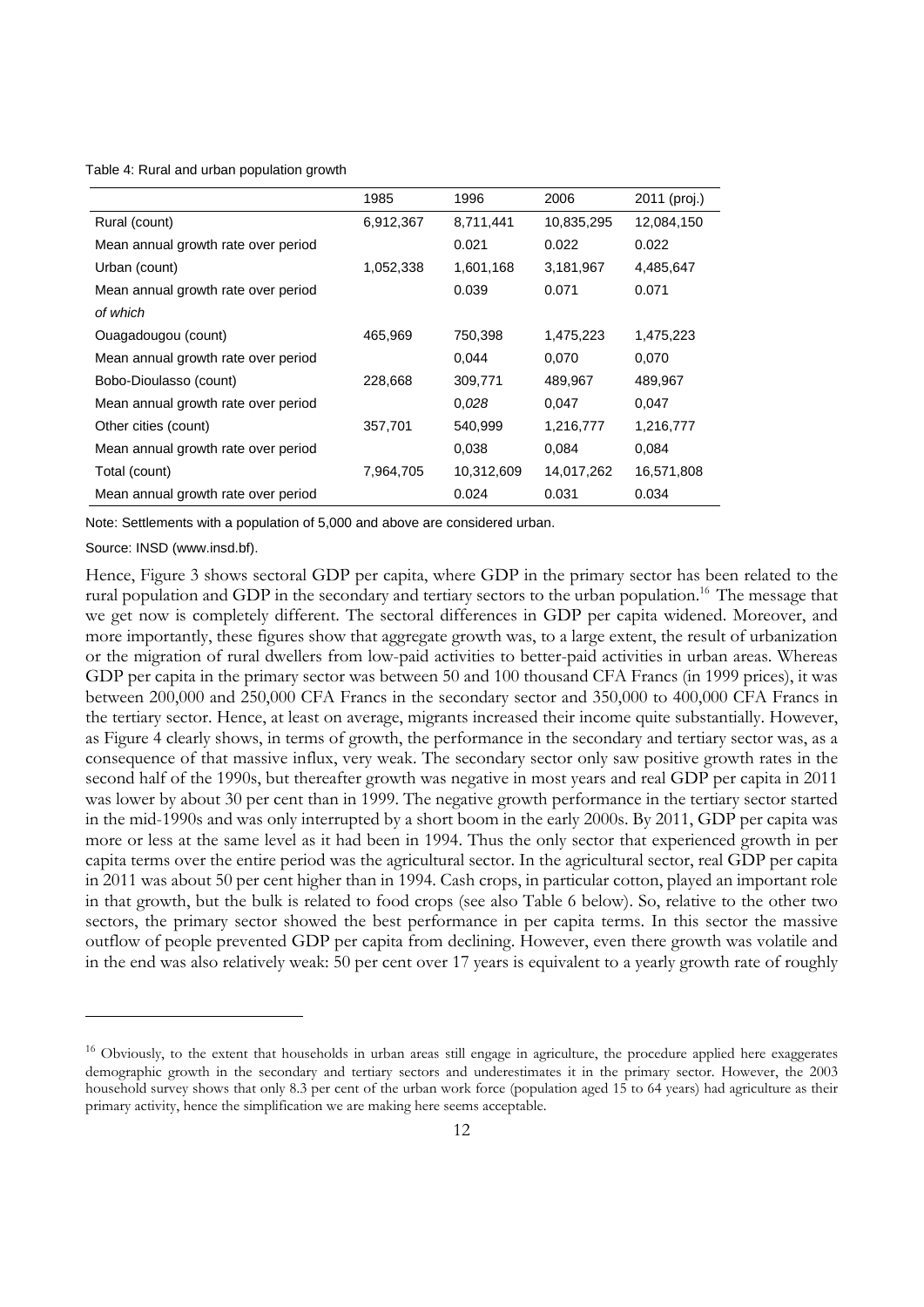2.5 per cent. This dynamic also perfectly fits our own poverty estimates for the period 1994 to 2003 (Tableº1), which suggest that poverty declined in rural areas but increased in urban areas.



Figure 3: Sectoral GDP per capita (constant prices 1999)

Note: In 1,000 CFA Francs Source: INSD (www.insd.bf); own computations.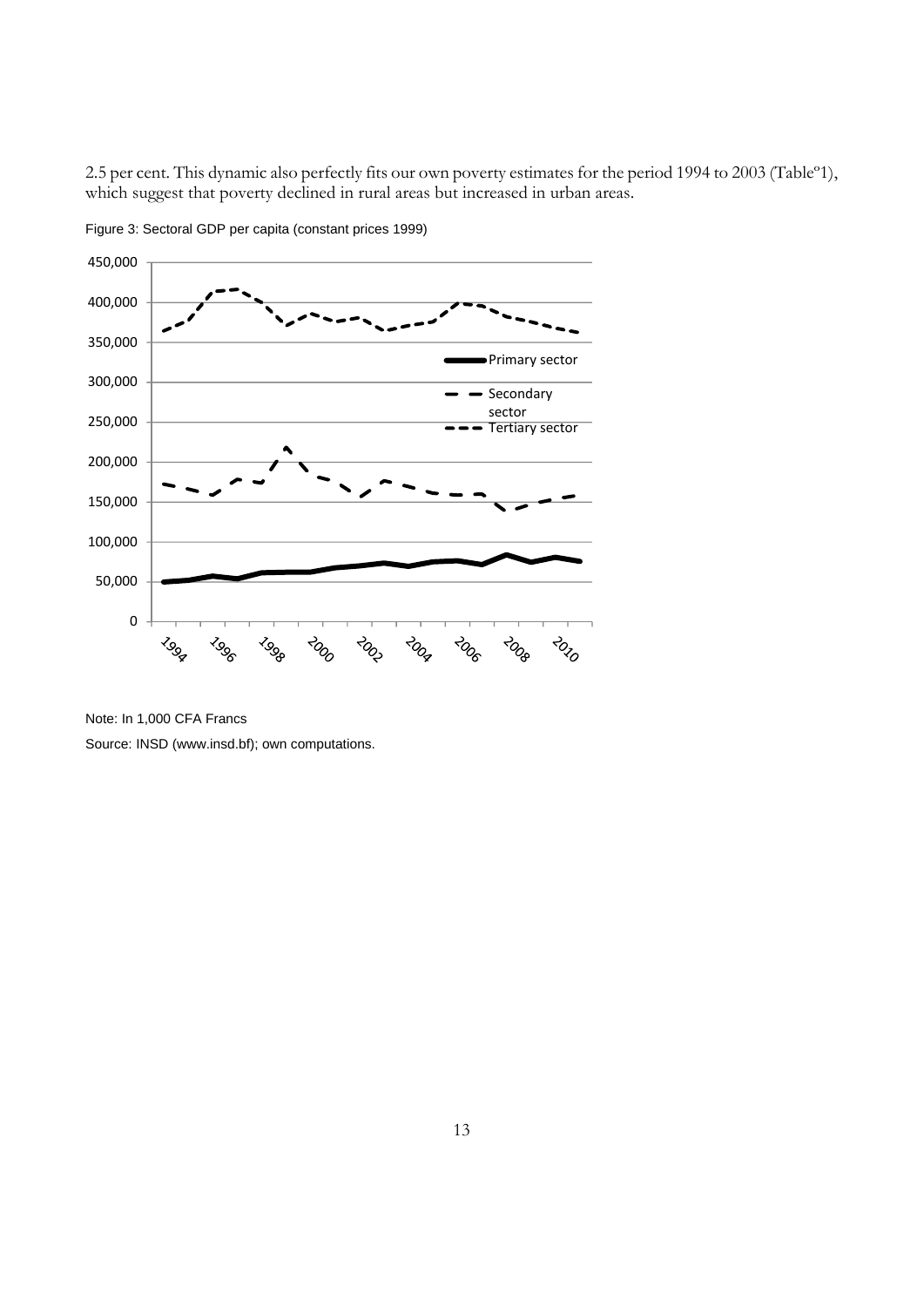

Figure 4: Sectoral GDP per capita growth (constant prices 1999, 1994 = 100)

A look at employment patterns in rural and urban areas confirms that the massive urbanization was not accompanied by any significant structural change within the urban economy. Table 5 shows the distribution of the active population over five different socioeconomic groups. The data are drawn from the same household surveys as above. In addition, for 2005 we used the so-called QUIBB survey (*Questionnaire des Indicateurs de Base du Bien-être*), which is an extremely shortened version of the *Enquête Prioritaire*. QUIBB does not collect any information on household expenditure or household income, but has information about occupations. This survey is also available for the year 2007, but the information on occupations is not reliable, hence for that year we only use the information related to whether a household was involved in cotton production. The data on occupational patterns from the 2009 survey are not yet available. Table 4 shows two striking results. There was no substantial change in the employment structure with respect to the allocation of workers between the private formal and informal sectors. Still, in 2005 in urban areas fewer than 10 per cent of the population between 15 and 64 years declared having a job in a private formal firm. There was also no increase in public sector employment over time. Given that earnings in the informal sector are significantly lower than in the private formal and public sectors (Grimm and Günther 2004, 2007b), there is nothing that would suggest substantial income gains in urban areas over the entire period. In rural areas, employment in subsistence agriculture declined significantly over the period 1994 to 2005, while the share of the workforce involved in cotton farming doubled. As mentioned above, the expansion of cotton farming and the, over most of the period, favourable development of the international cotton price was certainly one of the most important drivers of rural poverty reduction. However, the producer price paid to farmers declined between 2004 and 2008 and even in 2009 it did not reach its 2004 level, thus explaining why the share of households involved in cotton production declined again after 2005. This is then also consistent with the slower pace of poverty reduction between 2003 and 2009 compared to the period between 1994 and 2003. In the following section we further unpack the sources of agricultural growth by examining the development of land, production and productivity.

Source: INSD (www.insd.bf); own computations.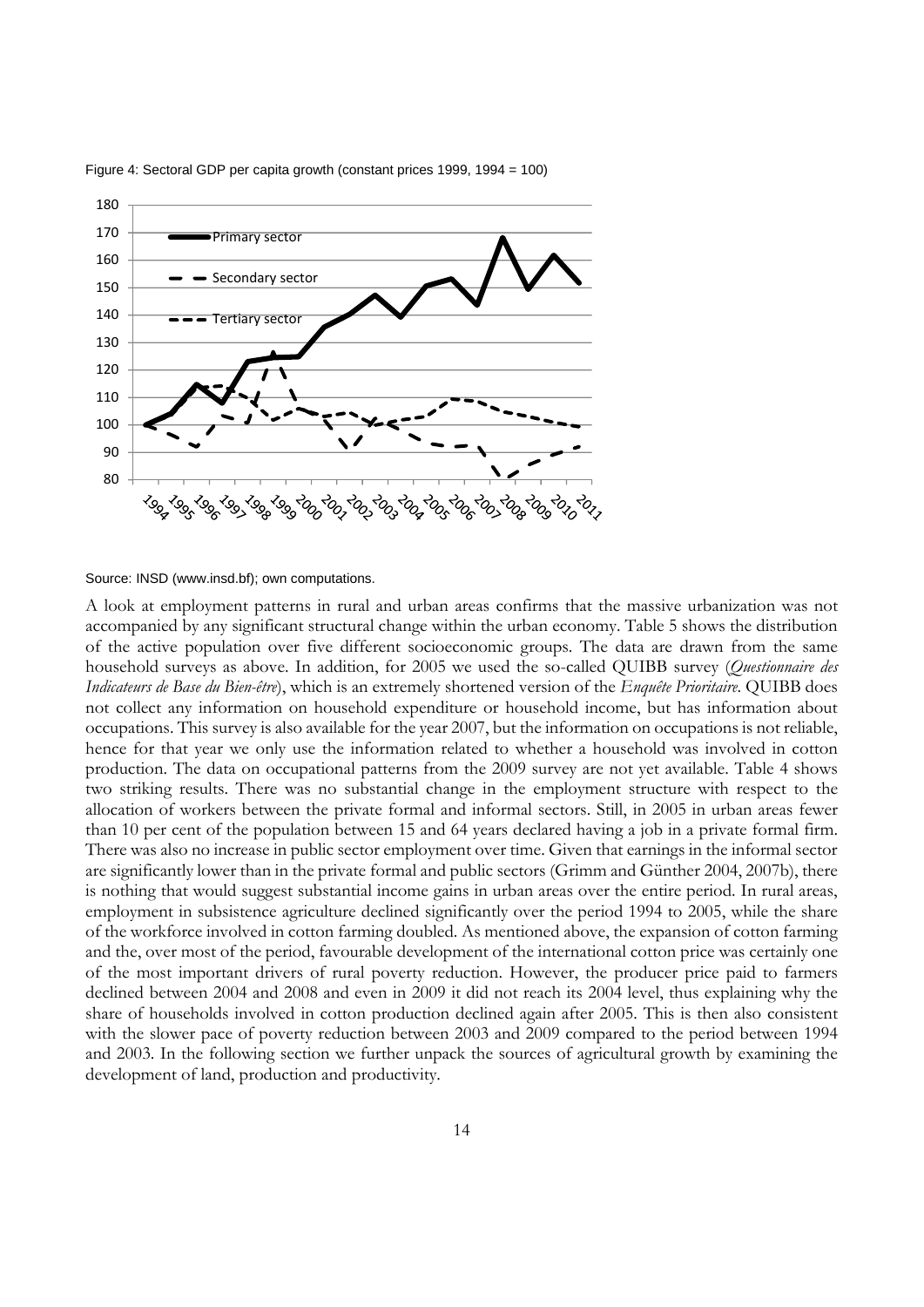|                                          | 1994  | 1998  | 2003  | 2005  | 2007  |
|------------------------------------------|-------|-------|-------|-------|-------|
| Rural                                    |       |       |       |       |       |
| Public sector worker                     | 0.007 | 0.006 | 0.006 | 0.005 | ÷.    |
| Private (formal) sector worker           | 0.002 | 0.002 | 0.006 | 0.006 | ä,    |
| Informal sector (independent/dependent)  | 0.042 | 0.025 | 0.038 | 0.049 | ä.    |
| Subsistence agriculture                  | 0.727 | 0.702 | 0.621 | 0.599 | ä.    |
| Cotton agriculture                       | 0.114 | 0.195 | 0.208 | 0.252 | ä,    |
| Inactive                                 | 0.107 | 0.070 | 0.121 | 0.089 | ä,    |
| Urban                                    |       |       |       |       |       |
| Public sector worker                     | 0.068 | 0.072 | 0.076 | 0.068 |       |
| Private (formal) sector worker           | 0.074 | 0.099 | 0.109 | 0.085 |       |
| Informal sector (independent/dependent)  | 0.222 | 0.208 | 0.231 | 0.232 |       |
| Subsistence agriculture                  | 0.172 | 0.206 | 0.169 | 0.160 |       |
| Cotton agriculture                       | 0.001 | 0.003 | 0.006 | 0.010 |       |
| Inactive                                 | 0.463 | 0.411 | 0.408 | 0.445 |       |
| Households involved in cotton production | 0.103 | 0.167 | 0.182 | 0.188 | 0.154 |

Table 5: Employment patterns of population aged 15 to 64 (shares), 1994 to 2007

Source: EP (1994, 1998, 2003); QUIBB 2004 and 2007 in INSD (2007); own computations.

#### **4.2 The development of land use, production and productivity in food and cotton production**

The data used in this section have been drawn from the *Enquête Agricole Permanente* (or 'EAP'), an annual agricultural survey that has been undertaken by the Ministry of Agriculture since the mid-1990s. In principle it interviews the same sample of households every year and collects basic sociodemographic information and information about agricultural production and income from farming. However, the survey does not collect information about livestock and non-farm income (see Wetta et al. 2011). We use these data to answer the following question: To what extent was agricultural growth, albeit moderate, in particular in per capita terms, the result of land expansion, a rise in land productivity and price movements? We undertake this analysis separately for food crops and cotton, the main cash crop in Burkina Faso. Table 6 shows that the land used for food crop production increased on average by 2.1 per cent per year and the land used for cotton production by 7.6 per cent per year (the growth rate for the period 1995 to 2002 was substantially higher, for both food crops and cotton) (see also Figure 5). However, comparing both, the absolute area used for cotton is relatively small compared to that used for food crops. In 1995 only 5 per cent of agricultural land was used for cotton production. This share increased to 10 per cent in 2003. The substantial expansion of land used for cotton can be explained by the favourable development of the cotton producer price over the period 1995 to 2002. During that period, the producer price could be kept high due to the favourable international price dynamic and the devaluation of the CFA Franc relative to the French Franc in 1994, which temporarily increased the competitiveness of Burkinabè products on international markets. Figure 6 shows both the development of the producer price (farm gate) and the international price.

In terms of output, food crop production increased by about 3.3 per cent annually, cotton production by about 8.7 per cent annually—more or less one to one with the expansion of land—implying that land productivity did not change much during the observation period. Indeed, over the entire period output per hectare increased annually by 1.2 per cent in the food crop sector and 1.0 per cent in the cotton sector. Hence the agricultural growth documented in the previous sub-section was to a very large extent driven by land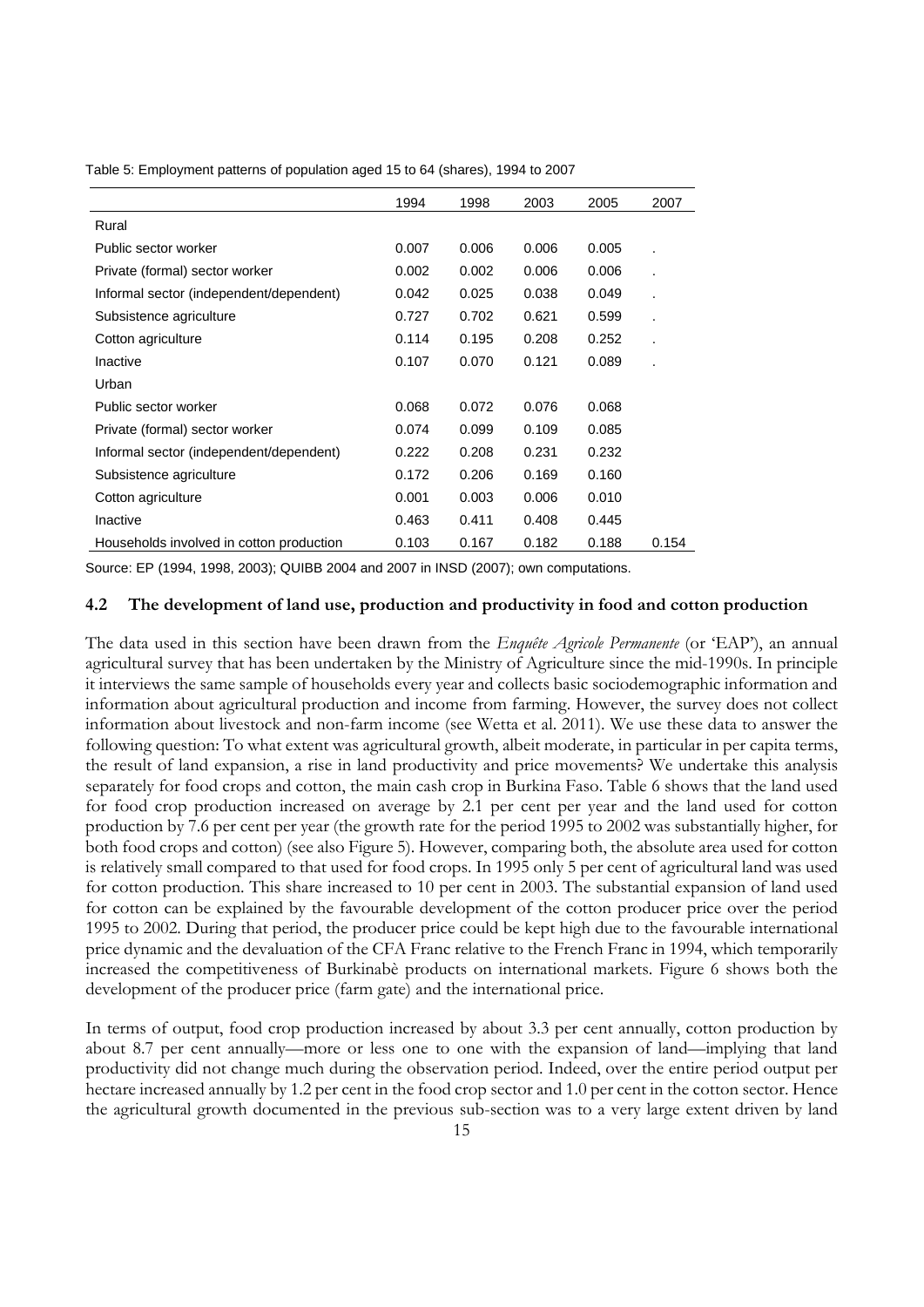expansion and an increase in prices, and not by an increase in land productivity. Agricultural growth was also over-proportionally driven by cotton production, in particular in terms of the value of output.

|             |           | Food crops |       |         | Cotton  |       |
|-------------|-----------|------------|-------|---------|---------|-------|
|             | ha        | ton        | kg/ha | ha      | ton     | kg/ha |
| 1995/96     | 2,694,493 | 2,296,382  | 852   | 145,418 | 150,451 | 1,035 |
| 1996/97     | 2,692,899 | 2,470,971  | 918   | 200,768 | 202,630 | 1,009 |
| 1997/98     | 2,838,530 | 2,002,800  | 706   | 276,911 | 343,106 | 1,239 |
| 1998/99     | 2,969,359 | 2,642,334  | 890   | 334,770 | 324,557 | 969   |
| 1999/00     | 2,940,876 | 2,686,548  | 914   | 211,931 | 257,121 | 1,213 |
| 2000/01     | 2,645,351 | 2,268,474  | 858   | 209,113 | 212,545 | 1,016 |
| 2001/02     | 3,194,448 | 3,096,769  | 969   | 345,578 | 395,031 | 1,143 |
| 2002/03     | 3,296,616 | 3,110,176  | 943   | 412,138 | 439,247 | 1,066 |
| 2003/04     | 3,566,360 | 3,555,542  | 997   | 443,739 | 471,945 | 1,064 |
| 2004/05     | 3,073,117 | 2,892,905  | 941   | 521,466 | 535,367 | 1,027 |
| 2005/06     | 3,227,040 | 3,641,728  | 1,129 | 621,748 | 712,707 | 1,146 |
| 2006/07     | 3,043,932 | 3,671,174  | 1,206 | 569,858 | 759,858 | 1,333 |
| 2007/08     | 3,302,871 | 3,095,966  | 937   | 378,536 | 377,364 | 997   |
| 2008/09     | 4,167,474 | 4,338,972  | 1,041 | 535,325 | 720,675 | 1,346 |
| 2009/10     | 3,585,683 | 3,600,539  | 1,004 | 406,278 | 483,865 | 1,191 |
| Mean annual |           |            |       |         |         |       |
| growth rate | 0.021     | 0.033      | 0.012 | 0.076   | 0.087   | 0.010 |

Table 6: Cereal and cotton production 1995-2010

Source: Economic accounts for the agricultural sector, based on the EPA (1995–2010).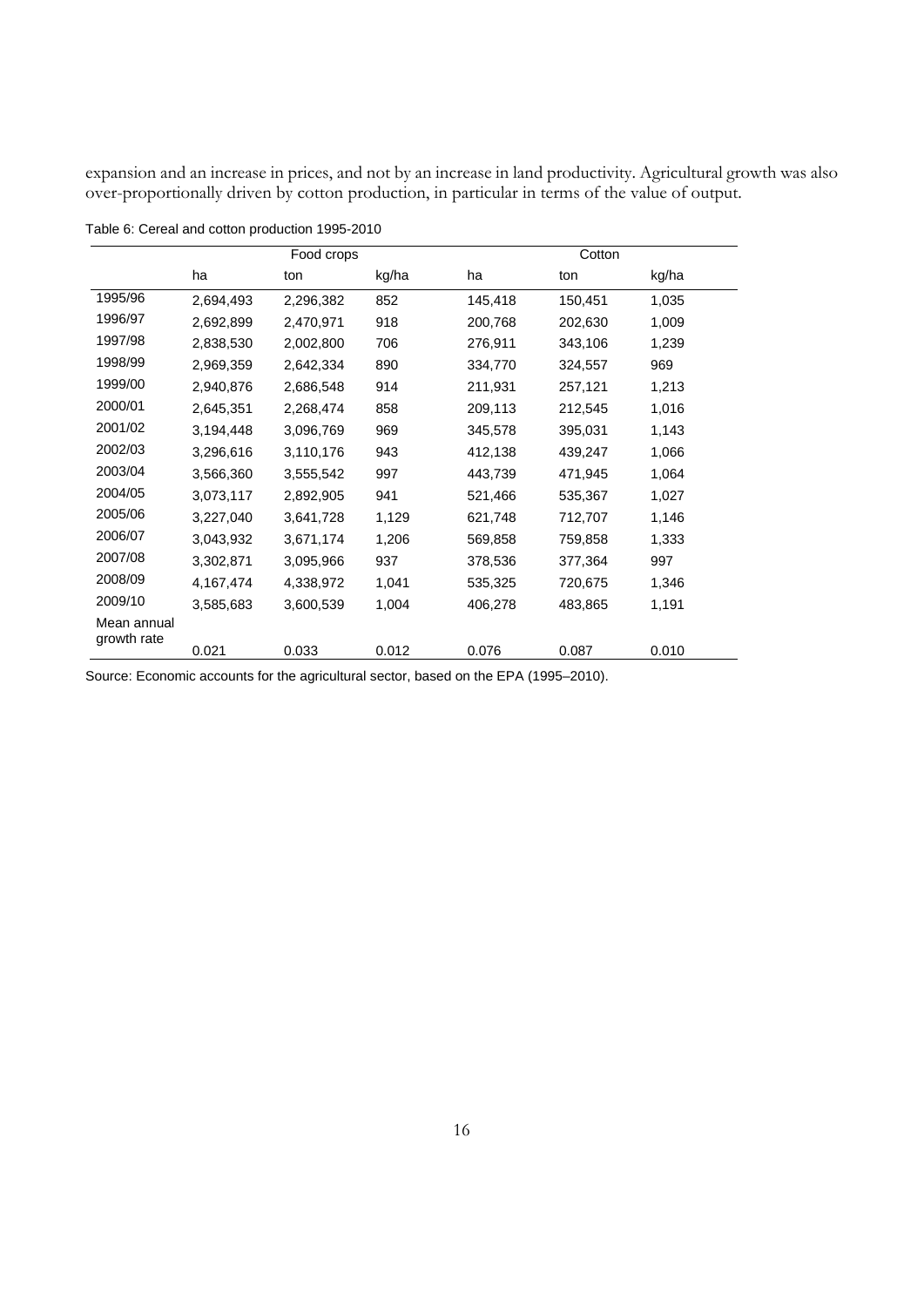

Figure 5: Land use, production and land productivity in the food crop and cotton sector (a) food crop sector

(b) cotton sector



Source: Own presentation; EPA (various years).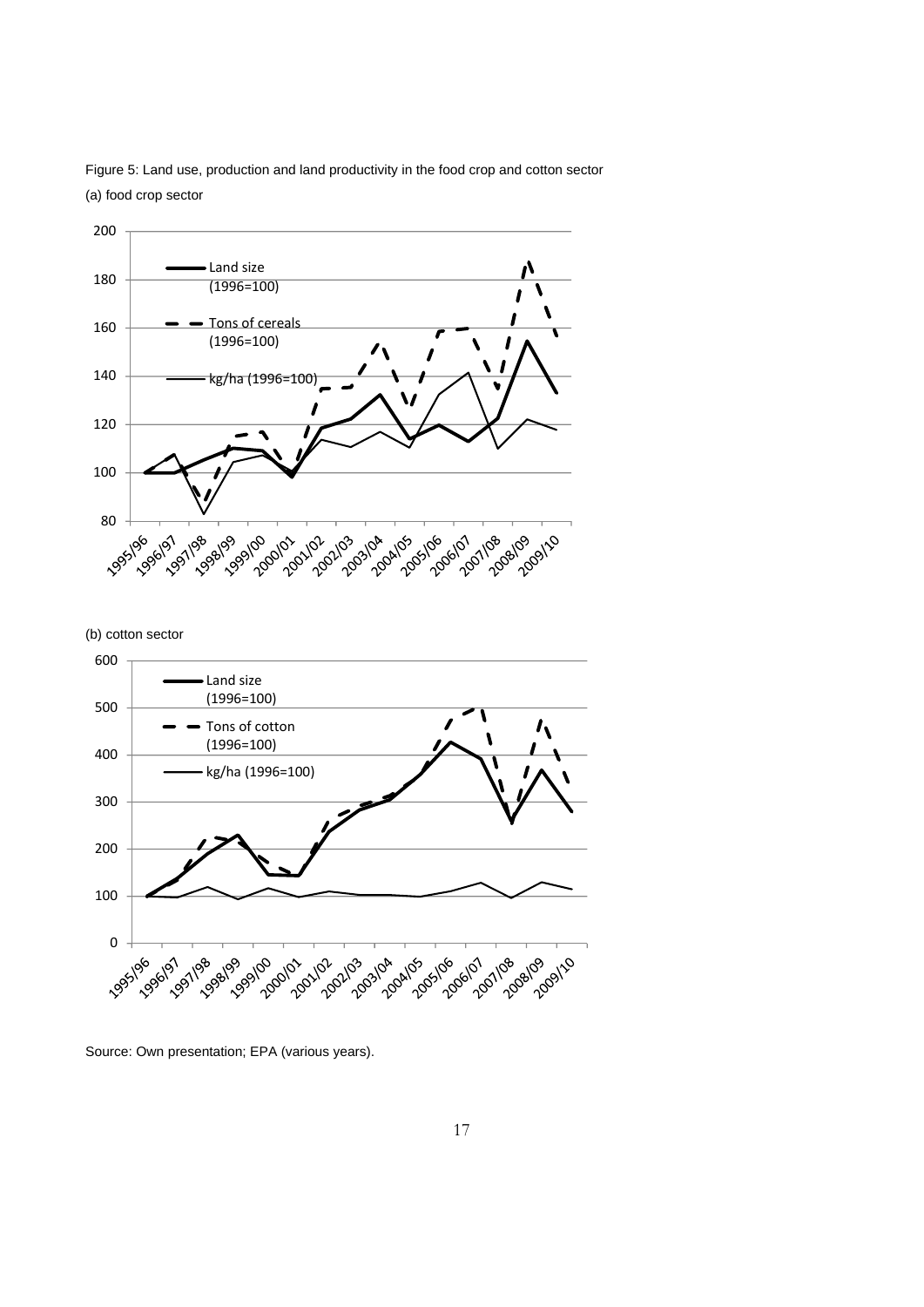Figure 6: Farm gate and world price indexes of seed cotton

 $\overline{a}$ 



Note: The Liverpool cotton price index is the index of world cotton prices. All series were calculated from averages of monthly data covering the period February to January, the production year for Burkina Faso's cotton sector.

Source: Kaminski (2011), based on monthly data on international prices and exchange rates from data construction from IMF and Burkina Faso national sources.

The data also shows that among food crop farmers the usage rate of fertilizer was only 20 per cent of all households, at least in 1994 and 1998, and therefore not very widespread (data not presented in the table). It is only in 2003 that the usage rate increased to 57 per cent. Hence, newer data need to be examined to see whether the positive trend could be maintained. Among cotton farmers the usage rate was much higher, 80 to 90 per cent. This is due to the fact that cotton farmers had access to credits and fertilizer through a cotton marketing board.<sup>17</sup> They typically also used their fertilizer for their food crops. Less than 5 per cent of all food crop farmers made use of credits. The absence of any systematic and large-scale support through seeds (at least till 2000), fertilizer and other extension services can explain why there was more or less no increase in productivity in the food crop sector. The agricultural sector still operates in a very traditional fashion. Although some promising technologies exist, adoption and diffusion rates are low (see also Kaminski 2011). This is further discussed below where we look at market access by food crop farmers.

Due to the lack of space we do not discuss here in detail the development of livestock production and forestry. Livestock production is relatively important in terms of its share of GDP in the primary sector (about 30 per cent), but is regionally more concentrated (mainly in the Sahelian North). According to National Accounts, this sub-sector grew more or less one to one with the primary sector as a whole. The forestry sector in turn increased its share in total primary output and is today responsible for almost 25 per

 $17$  The institutional set-up of the cotton sector, and in particular the organization of the marketing board, was subject to substantial reform in the 2000s. In particular the state-owned marketing board SOFITEX was split into several parts and partly privatized. For details, see Kaminski et al. (2010).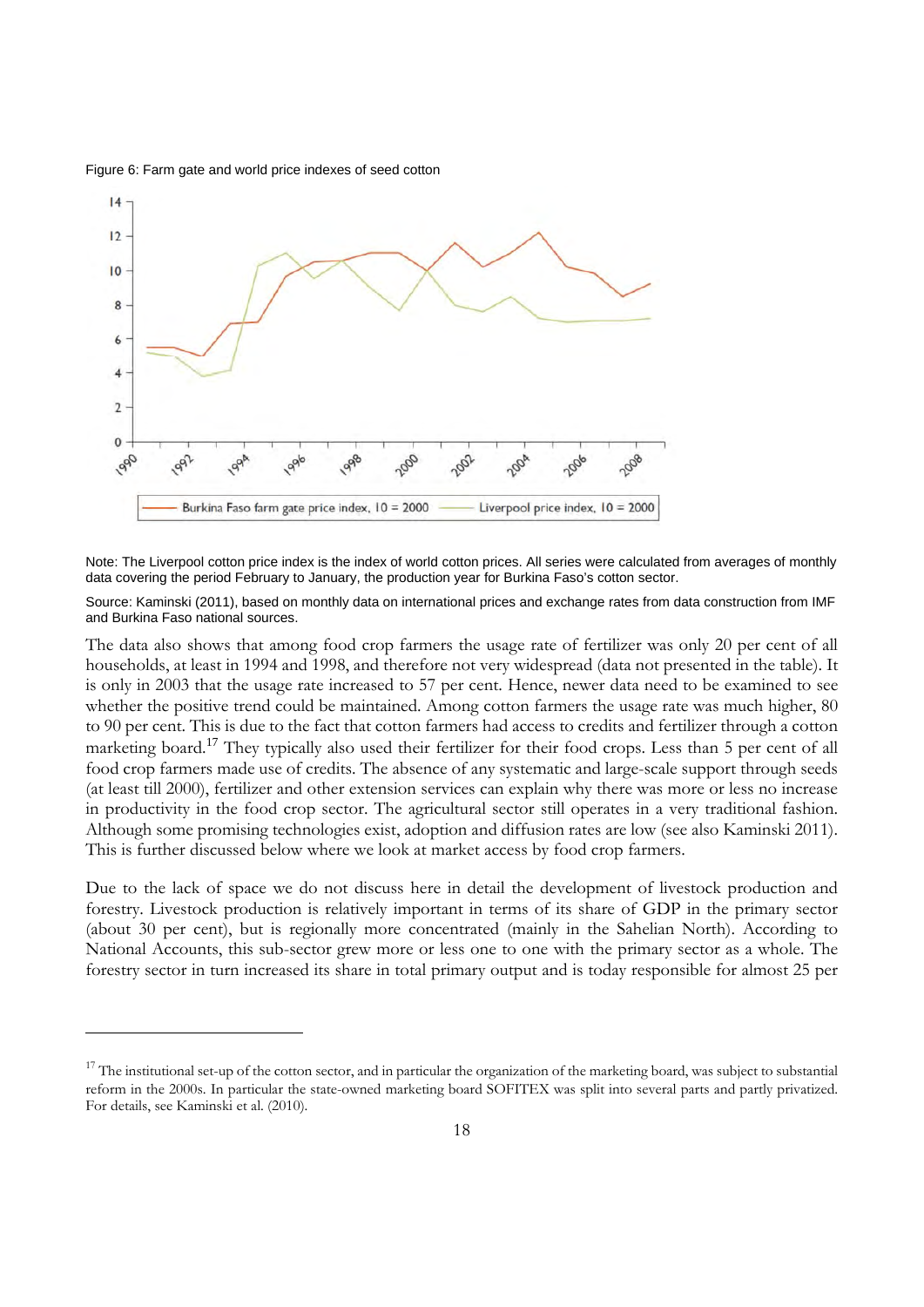cent of total agricultural GDP. However, the forestry sector is dominated by a few larger companies and is therefore less important in terms of poverty reduction.

#### **4.3 Food price dynamics**

-

As has been shown above, in the period under consideration productivity growth in the food crop sector was very low, land expansion hit its limits and population growth was intense. Moreover, these dynamics have to be seen in a context of a rather weakly integrated cereal market, both nationally and regionally, and in a context of internationally rising food prices. Hence, it is not surprising that the relative price of cereals by far the most important single consumption item for the Burkinabè population—increased steadily. This is shown in Figure 7. Although the development was very volatile given the boosts and busts in agriculture induced by variations in rainfall, the trend was clearly that prices were increasing. This steady inflation of food had a sizeable impact on the purchasing power of the population, in particular poor households who spent a very high share of their income on food. Table 7 shows that in rural areas in the lowest quintile of the expenditure per capita distribution, a third of the budget was spent on millet, sorghum and maize. In line with the relative price movement of these items, this share increased over time. It was particularly high in 1998, just after the massive drought, when cereals were particularly expensive. Although it is not possible to separate quantities and unit prices, the surge in the share of income spent on cereals despite the significant increase in prices almost suggests that cereals are a sort of Giffen good for households.<sup>18</sup> Table 7 further shows that in the richest quintile, again in rural areas, the share of income spent on these items was still at 20 per cent and also significantly higher than in 1998. Remarkably, the CPI has a cereal component of only 10 per cent (Table 8). The total food component of the CPI stands at 34 per cent. However, on average, rural households spend 50 to 60 per cent of their budget on food.

<sup>&</sup>lt;sup>18</sup> A Giffen good is a good that consumers paradoxically consume more of as the price rises, violating the law of demand. In normal situations, as the price of a good rises, the substitution effect causes consumers to purchase less of it and more of substitute goods. In the Giffen good situation, the income effect dominates: people are so poor that they are obliged to buy more of the good for which the price is rising but which, in absolute terms, is still the cheapest way to satisfy basic needs.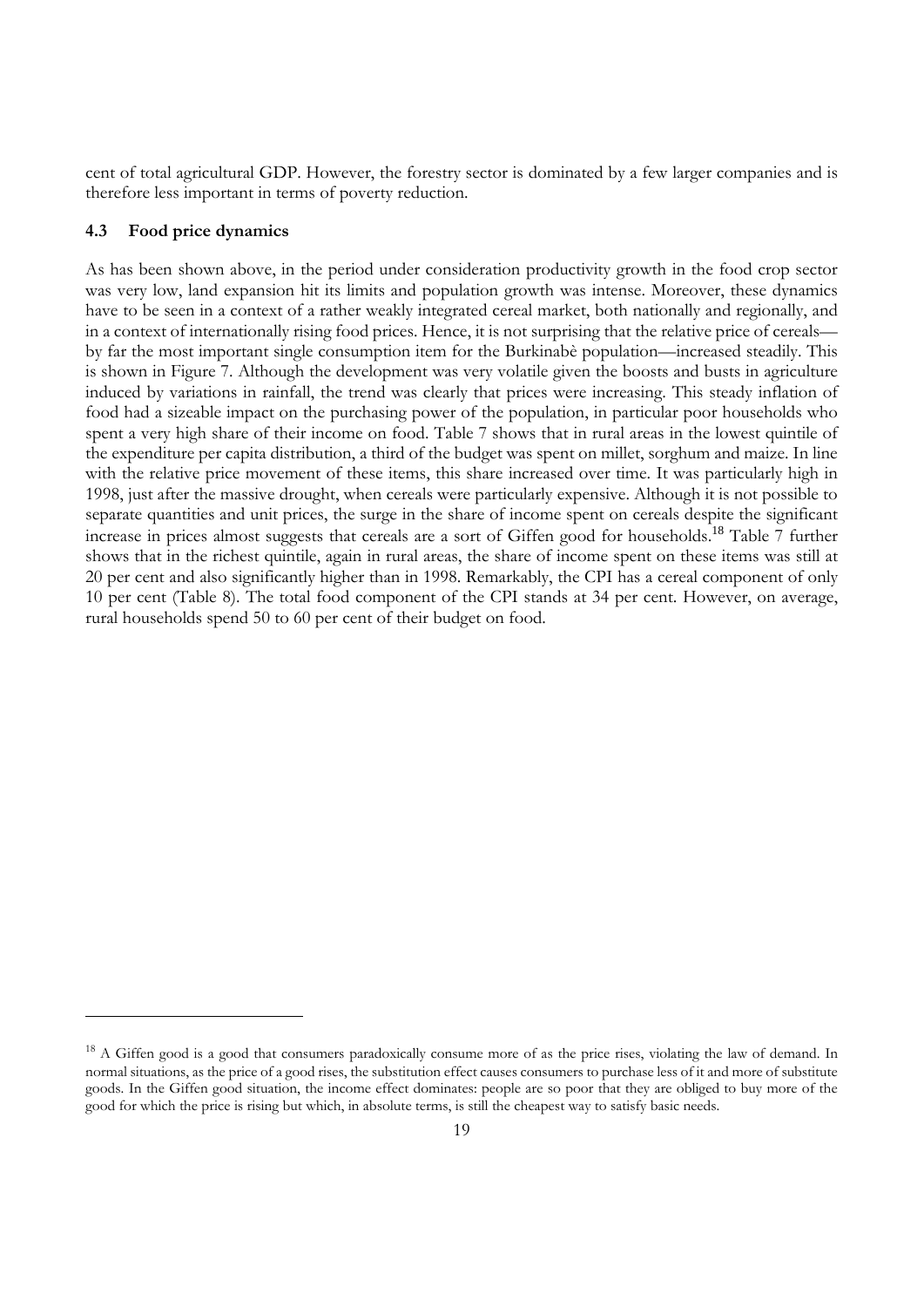

Figure 7: Inflation of food crops compared to the CPI in the long run

Source: INSD (www.insd.bf); own compuations.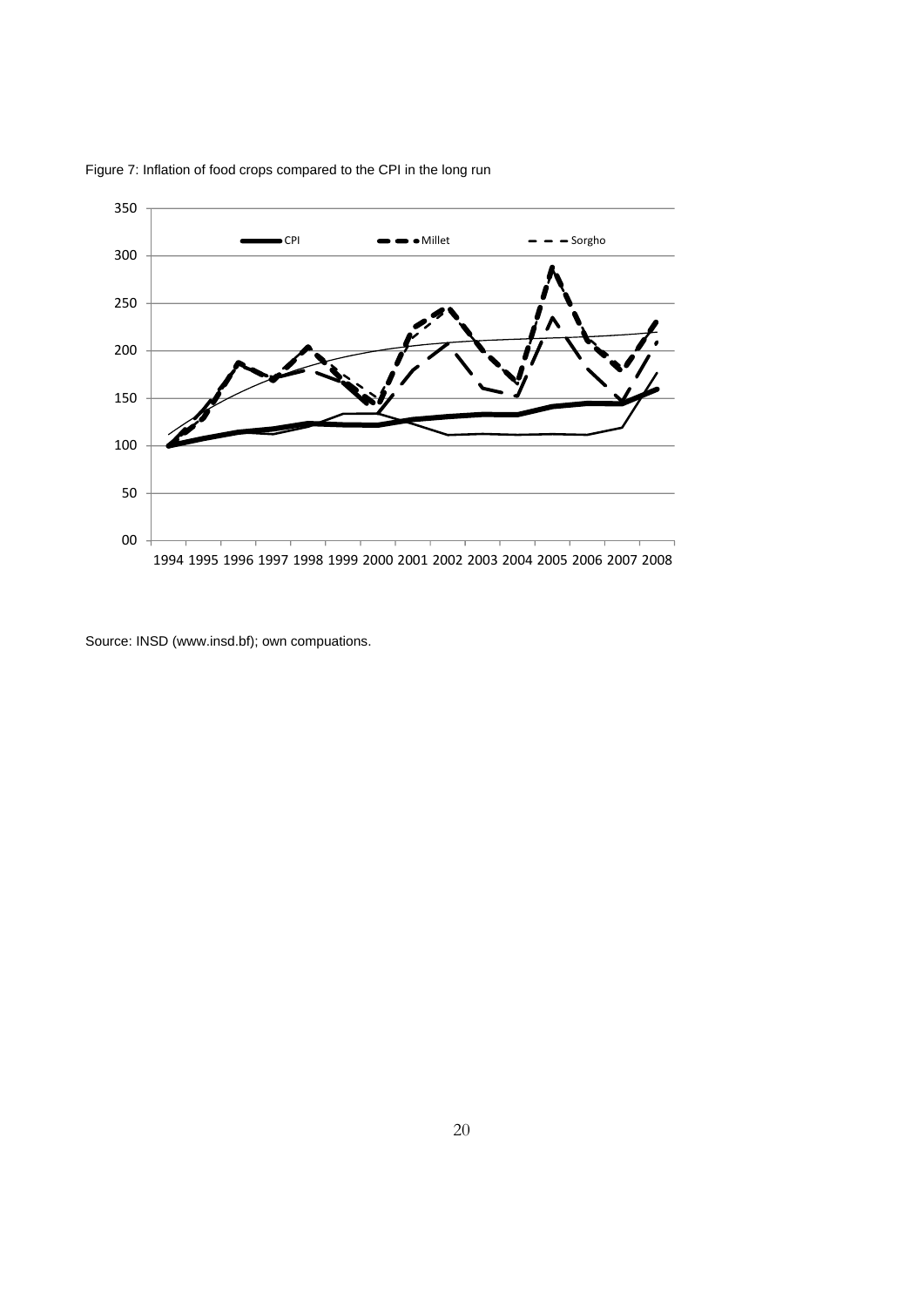| Rural                                      |      | 1994           |                |      | 1998           |                |              | 2003           |                |
|--------------------------------------------|------|----------------|----------------|------|----------------|----------------|--------------|----------------|----------------|
|                                            | All  | Q <sub>1</sub> | Q <sub>5</sub> | All  | Q <sub>1</sub> | Q <sub>5</sub> | All          | Q <sub>1</sub> | Q <sub>5</sub> |
| Food crops                                 | 0.23 | 0.27           | 0.18           | 0.43 | 0.48           | 0.31           | 0.30         | 0.38           | 0.22           |
| Millet/sorghum                             | 0.16 | 0.24           | 0.09           | 0.33 | 0.40           | 0.21           | 0.22         | 0.30           | 0.15           |
| Maize                                      | 0.04 | 0.03           | 0.04           | 0.06 | 0.06           | 0.06           | 0.04         | 0.05           | 0.03           |
| Rice                                       | 0.03 | 0.01           | 0.05           | 0.03 | 0.02           | 0.04           | 0.04         | 0.03           | 0.04           |
| Other food items                           | 0.28 | 0.33           | 0.25           | 0.20 | 0.20           | 0.19           | 0.26         | 0.29           | 0.23           |
| Rent and utilities                         | 0.01 | 0.01           | 0.01           | 0.01 | 0.01           | 0.01           | 0.01         | 0.01           | 0.01           |
| Education                                  | 0.07 | 0.03           | 0.10           | 0.03 | 0.02           | 0.05           | 0.04         | 0.01           | 0.06           |
| Health                                     | 0.08 | 0.13           | 0.05           | 0.06 | 0.11           | 0.04           | 0.06         | 0.10           | 0.05           |
| Transfers made                             | 0.04 | 0.01           | 0.06           | 0.04 | 0.01           | 0.08           | 0.03         | 0.00           | $0.05\,$       |
| Other                                      | 0.29 | 0.22           | 0.35           | 0.24 | 0.17           | 0.32           | 0.30         | 0.20           | 0.39           |
| Total                                      | 1.00 | 1.00           | 1.00           | 1.00 | 1.00           | 1.00           | 1.00         | 1.00           | 1.00           |
| Households producing food crops<br>(share) | 0.90 |                |                | 0.94 |                |                | 0.90         |                |                |
| Households selling food crops (share)      | 0.16 |                |                | 0.15 |                |                | 0.30         |                |                |
| Share of purchased food crops              | 0.15 |                |                | 0.49 |                |                | 0.33         |                |                |
| Urban                                      |      | 1994           |                |      | 1998           |                |              | 2003           |                |
|                                            | All  | Q <sub>1</sub> | Q <sub>5</sub> | All  | Q <sub>1</sub> | Q <sub>5</sub> | $A\parallel$ | Q <sub>1</sub> | Q <sub>5</sub> |
| Food crops                                 | 0.10 | 0.18           | 0.06           | 0.15 | 0.35           | 0.06           | 0.13         | 0.25           | 0.06           |
| Millet/sorghum                             | 0.03 | 0.11           | 0.01           | 0.05 | 0.21           | 0.01           | 0.03         | 0.10           | 0.01           |
| Maize                                      | 0.02 | 0.03           | 0.01           | 0.05 | 0.10           | 0.02           | 0.04         | 0.08           | 0.02           |
| Rice                                       | 0.05 | 0.04           | 0.04           | 0.05 | 0.04           | 0.04           | 0.06         | 0.07           | 0.03           |
| Other food items                           | 0.24 | 0.27           | 0.20           | 0.20 | 0.21           | 0.16           | 0.22         | 0.28           | 0.19           |
| Rent and utilities                         | 0.03 | 0.03           | 0.03           | 0.04 | 0.04           | 0.04           | 0.04         | 0.04           | 0.04           |
| Education                                  | 0.09 | 0.06           | 0.10           | 0.06 | 0.03           | 0.07           | 0.06         | 0.02           | 0.07           |
| Health                                     | 0.12 | 0.18           | 0.10           | 0.11 | 0.15           | 0.10           | 0.15         | 0.14           | 0.15           |
| Transfers made                             | 0.04 | 0.01           | 0.07           | 0.07 | 0.01           | 0.13           | 0.03         | 0.00           | 0.05           |

## Table 7: Budget shares and farmers' market integration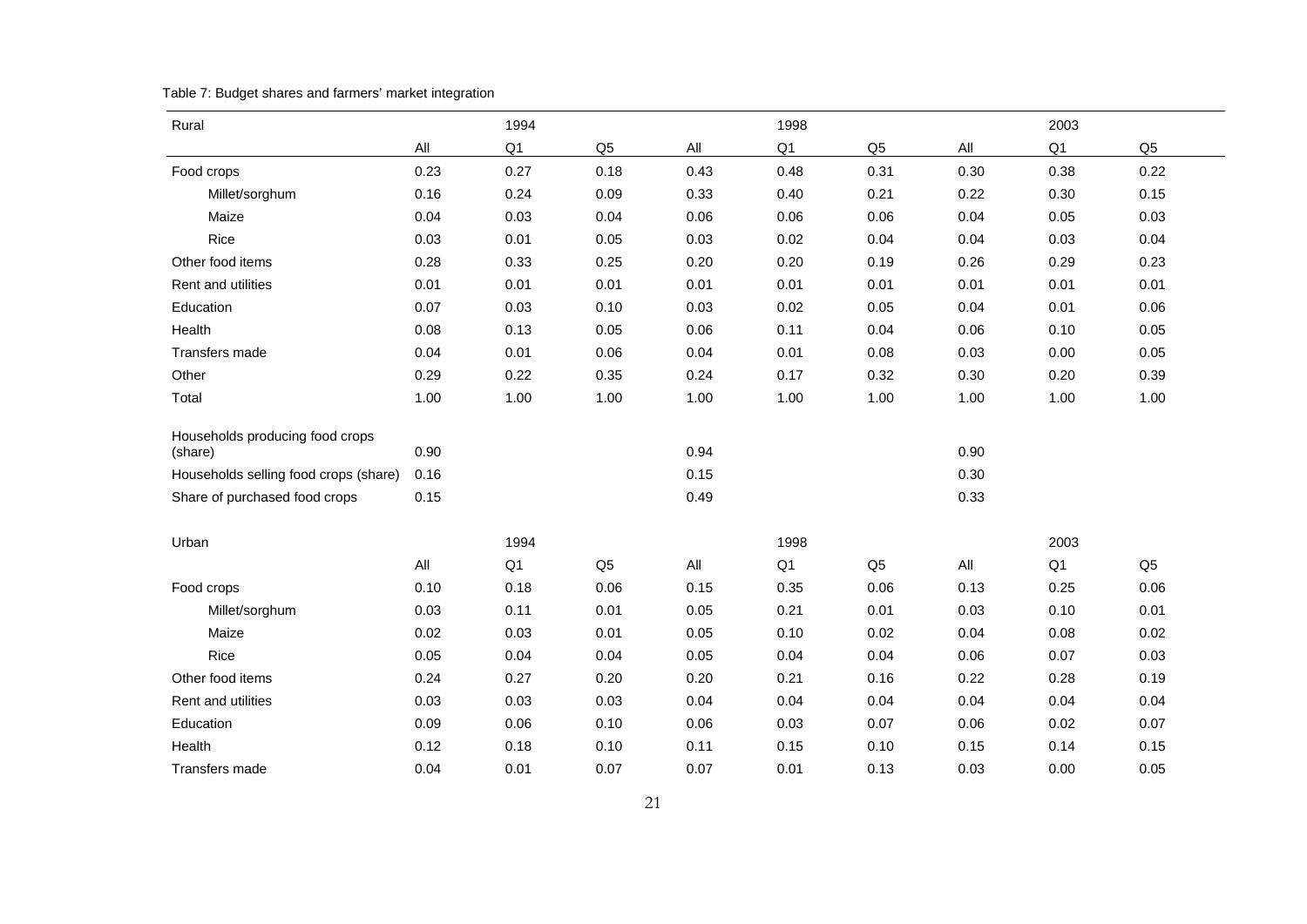| Other                                      | 0.38 | 0.27 | 0.44 | 0.36 | 0.22 | 0.44 | 0.37 | 0.27  | 0.44 |
|--------------------------------------------|------|------|------|------|------|------|------|-------|------|
| Total                                      | .00  | 1.00 | 1.00 | 1.00 | 1.00 | 0.00 | 1.00 | 00. ا | 1.00 |
| Households producing food crops<br>(share) | 0.26 |      |      | 0.25 |      |      | 0.24 |       |      |
| Households selling food crops (share)      | 0.02 |      |      | 0.01 |      |      | 0.04 |       |      |
| Share of purchased food crops              | 0.83 |      |      | 0.91 |      |      | 0.86 |       |      |

Source: EP (1994, 1998, 2003); own computations.

Table 8: Budget shares of general CPI

|                           | Share |
|---------------------------|-------|
| Food crops                | 0.10  |
| Other food items          | 0.24  |
| <b>Rent and utilities</b> | 0.11  |
| <b>Education</b>          | 0.03  |
| Health                    | 0.04  |
| Transport                 | 0.16  |
| Others                    | 0.33  |
| Total                     |       |

Source: INSD (www.insd.bf).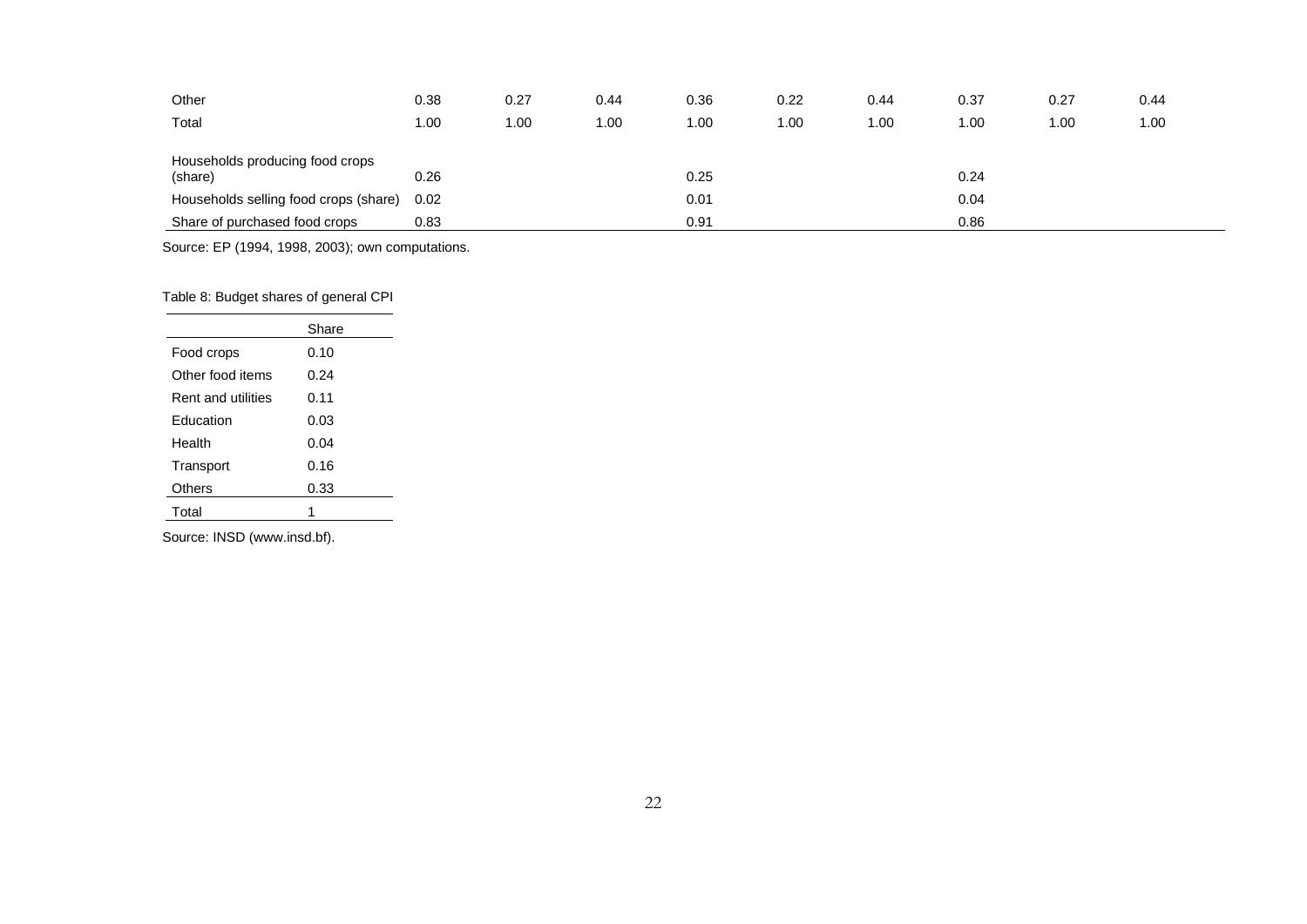In urban areas the share of cereal and food components in total consumption were obviously lower than in rural areas, but they were still substantial and also rose over time. In the lowest quintile the share spent on cereals (sorghum, millet and maize) stands at 18 per cent, 35 per cent and 25 per cent, respectively. The total food component amounted to 45 and 55 per cent of total expenditure. This shows again that the CPI is an inadequate price deflator for the poor population, also in urban areas. It is important to note that the possibilities to substitute were very limited for these households, since the relative price shift concerns all three cereals: sorghum, millet and maize. Rice in turn was hardly an alternative for the rural population, although the price of rice increased less, it remained substantially more expensive per kcal than the other three cereals<sup>19</sup>

From a theoretical point of view, one could argue that the rural population should benefit from rising cereal prices as this improves their terms of trade. However, as was shown to be the case in many poor countries during the 2008 world food crisis, the market integration of Burkinabè food crop farmers is surprisingly low. Table 7 shows that although 90 per cent of all rural households produced cereals, only 15 to 30 per cent of these households sold cereals on the market, all the others just produced for their own consumption.<sup>20</sup> But more importantly, almost all households had to purchase additional cereals from the market. The share of purchased cereals relative to the total value of cereals consumed was 15 per cent in 1993, 49 per cent in 1998 and 33 per cent in 2003. This low market integration had to do with a lack of market access due to bad infrastructure, lack of information and a lack of adequate storage facilities (see Gräb and Grimm, 2011; Grimm and Günther 2004, 2007b; Kaminski 2011). Even those farmers who were often obliged to sell their cereals right after the harvest when prices were low and to purchase later during the lean season when prices were high. The need for cash after a long, lean season is a further factor that often pushed households to sell quite early.

To conclude, the absolute and relative increase of cereal prices substantially eroded the purchasing power of the Burkinabè population and in particular of the poor population. This again fits in with the Malthusian framework. Productivity improvements and better market integration could in principle turn the price dynamic into rising living standards in rural areas, but so far production has not been able to keep up with the rising demand. Figure 8 provides another illustration of this phenomenon: food imports increase almost one to one with the growth rate of the urban population.

 $19$  For instance in 2010, the price of a kilogram of rice was almost 400 CFA Francs whereas the price of millet, sorghum and maize was between 150 and 200 CFA Francs per kilo. This difference does not make up the difference in kcal per kilo (rice: 3,680; maize: 3,680; sorghum 2,990; and millet: 2,650) (see Wetta et al. 2011).

 $^{20}$  It needs to be seen whether the rising trend of households selling cereals that was observed between 1998 and 2003 is confirmed in 2009 data.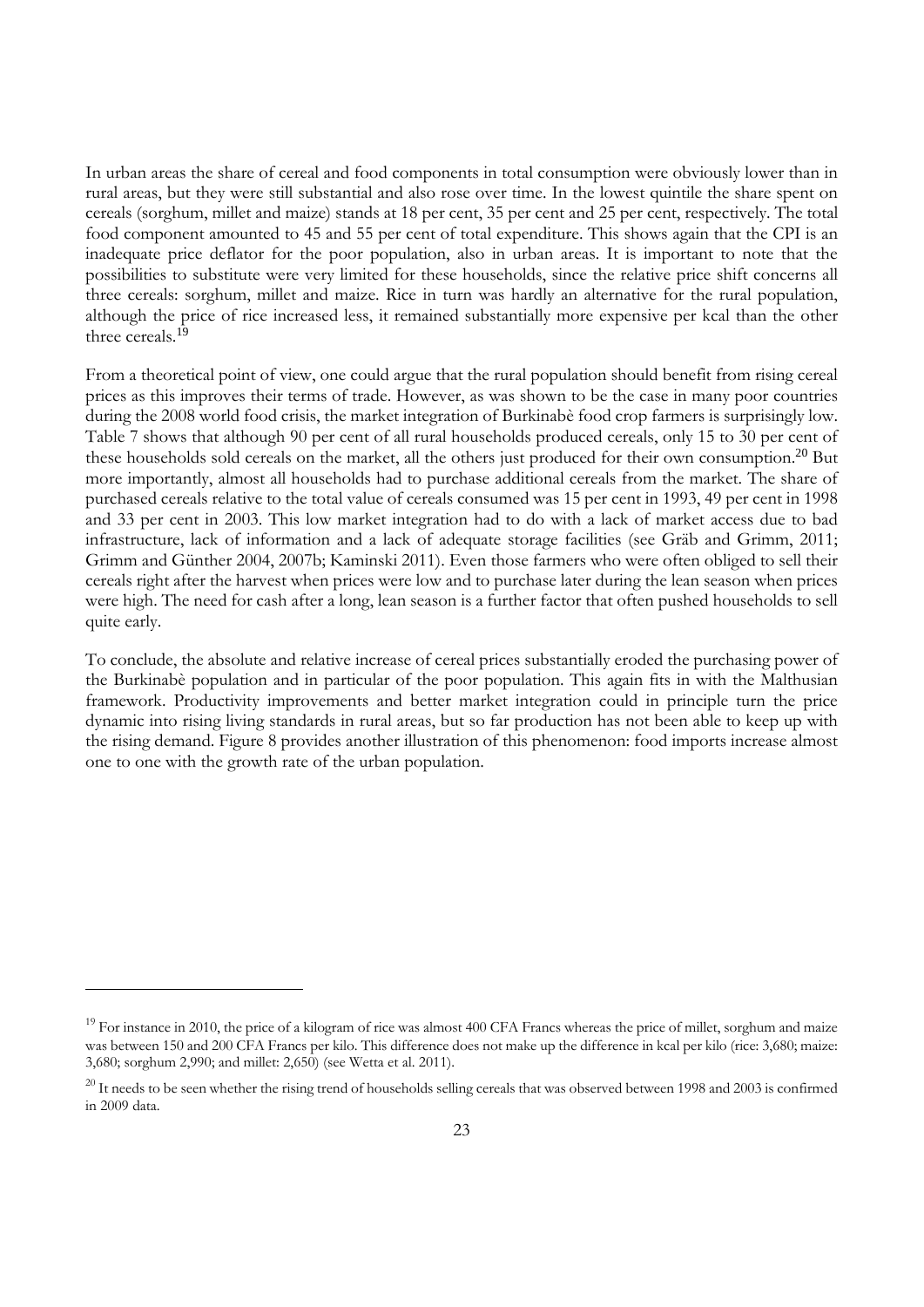

Figure 8: Food imports and population growth (1996 = 100)

Note: Food includes all vegetarian products, food oil and fat products, processed food (vegatarian and animal-based) and all drinks. Unprocessed animal products are not included.

Source: INSD (www.insd.bf).

Obviously, food price inflation will not only erode the purchasing power of the population, it can potentially also have direct health effects as it may increase malnutrition and mortality, in particular in children. This is what we investigate next.

#### **4.4 Undernutrition and child mortality**

To investigate the dynamics of malnutrition and child mortality we make use of the Demographic and Health Surveys (DHS) which are available for the years 1993, 1998/99, 2003 and 2010.<sup>21</sup> The data are also nationally representative and have also been collected by the INSD. The sample size in each round is about 9,000 households. Regarding children's malnutrition we consider wasting and stunting. Wasting refers to a low weight-for-height ratio and is a sign of short-term undernutrition. Stunting refers to a low height-for-age ratio and is a sign of a continuous shortage of food; children end up shorter when they are adults (WHO 2009). We use the standard WHO (World Health Organization) concept—that is, compute the share of children for whom weight-for-height and height-for-age respectively is inferior by two standard deviations of the median in the reference population. We have computed these indicators throughout all years using the new WHO standard (WHO 2009).

Table 9 shows that between 1993 and 1998 wasting was almost stable in both rural and urban areas and even increased after 1998, in particular in rural areas. Only after 2003 did malnutrition decline a bit. In rural areas malnutrition was in 2010 almost identical to the level observed in 1998; in urban areas it was slightly higher.

 $^{21}$  See www.measuredhs.com/.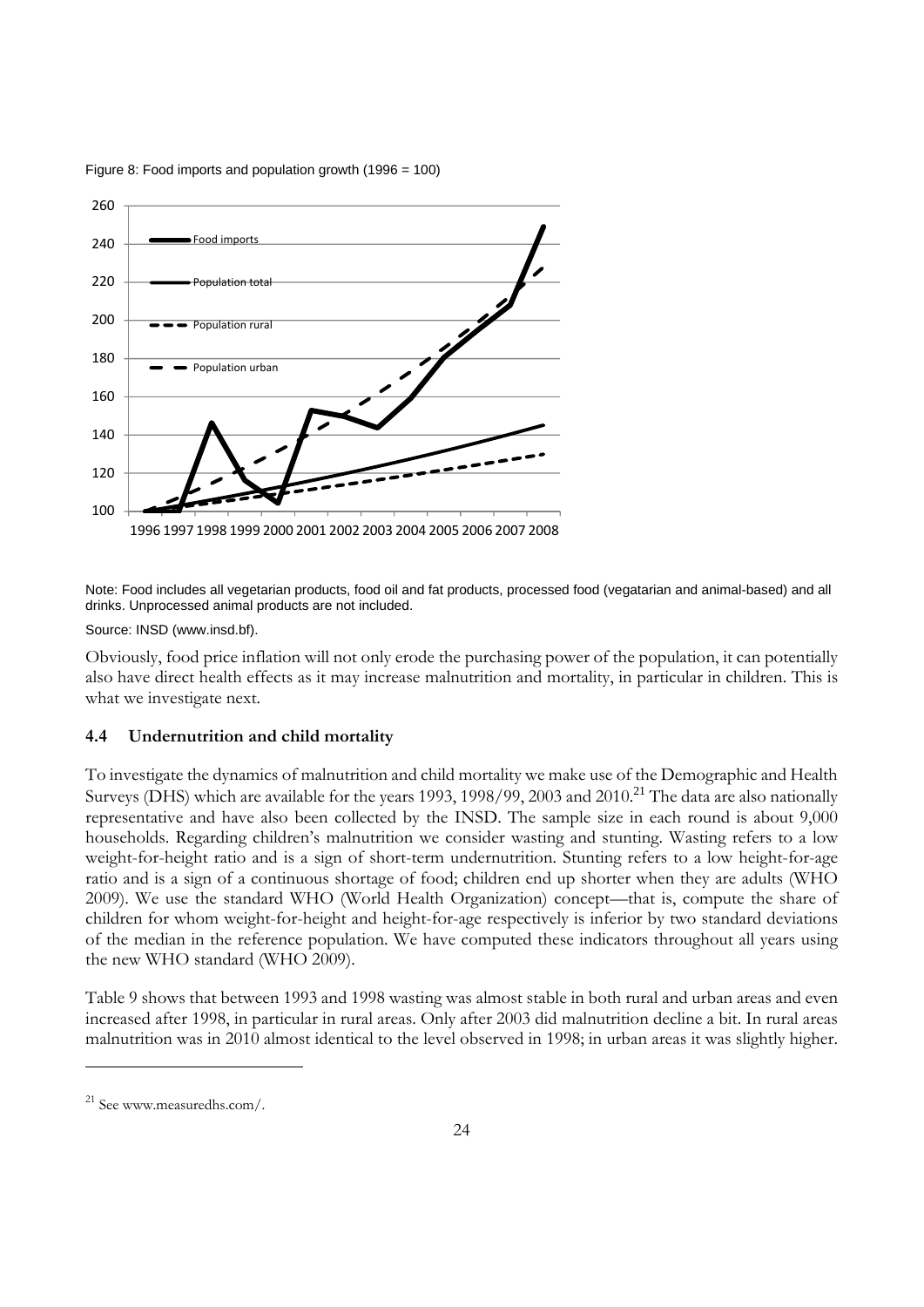We find more or less the same evolution if we use the old WHO standard (results not shown in the table) instead of the new WHO standard. Hence, in 2010 14 per cent of all Burkinabè children under five were wasting. Stunting in urban areas is more or less constant throughout the entire observation period with 25 per cent of all children under five concerned. In rural areas the share increases between 1994 and 1998, followed by a modest decline in 2003 and a more significant decline in 2010, reaching in that year a level 5 percentage points below the 1993 level. To summarize, despite the improvements in consumption and poverty over the entire period 1993 to 2009, there is almost no change in malnutrition rates between 1993 and 2003; malnutrition even increased.

|                                                                | 1993  | 1998  | 2003  | 2010  |  |
|----------------------------------------------------------------|-------|-------|-------|-------|--|
| Share of children under 5, weight-for-height (wasting) <2StDev |       |       |       |       |  |
| All                                                            | 0.130 | 0.140 | 0.194 | 0.139 |  |
| Urban                                                          | 0.094 | 0.101 | 0.133 | 0.122 |  |
| Rural                                                          | 0.148 | 0.147 | 0.207 | 0.144 |  |
| Share of children under 5, height-for-age (stunting) <2StDev   |       |       |       |       |  |
| All                                                            | 0.366 | 0.436 | 0.427 | 0.343 |  |
| Urban                                                          | 0.253 | 0.259 | 0.257 | 0.242 |  |
| Rural                                                          | 0.424 | 0.471 | 0.461 | 0.372 |  |
| Infant mortality per 1,000 live births                         |       |       |       |       |  |
| All                                                            | 108   | 109   | n.a.  | n.a.  |  |
| Urban                                                          | 76    | 67    | 70    | 61    |  |
| Rural                                                          | 113   | 113   | 95    | 81    |  |
| Under five mortality per 1,000 live births                     |       |       |       |       |  |
| All                                                            | 205   | 224   | n.a.  | n.a.  |  |
| Urban                                                          | 148   | 129   | 136   | 104   |  |
| Rural                                                          | 214   | 235   | 202   | 156   |  |

Table 9: Indicators of children's malnutrition and mortality, 1993-2010

Notes: Stunting and wasting have been computed using the raw data that can be downloaded from the DHS webpage. The new 2006 standard has been used for all years, such that the indicators are fully comparable over time. Mortality rates are taken from the published survey reports.

Source: Own computations based on DHS (1993, 1998, 2003, 2010) and officially published survey reports (INSD 1994, 2000b, 2004, 2012b).

Infant and child mortality decreased also only modestly over the observation period 1993 to 2010. Child mortality even increased between 1994 and 1998. This is thus in line with the trends in child malnutrition. If one compares the 2003 levels with the levels in neighbouring countries (not shown in the table) one can state that Burkina Faso falls mid-range. Benin, Senegal and Togo show lower rates, Mali and Niger show higher rates.

To summarize, malnutrition and child mortality temporarily increased and are still at a relatively high level. This suggests a direct link between the performance in the food crop sector, food prices and nutrition. Thus, recurrent droughts and the rising long-term trend in food prices seem to have direct health effects through undernutrition and premature mortality.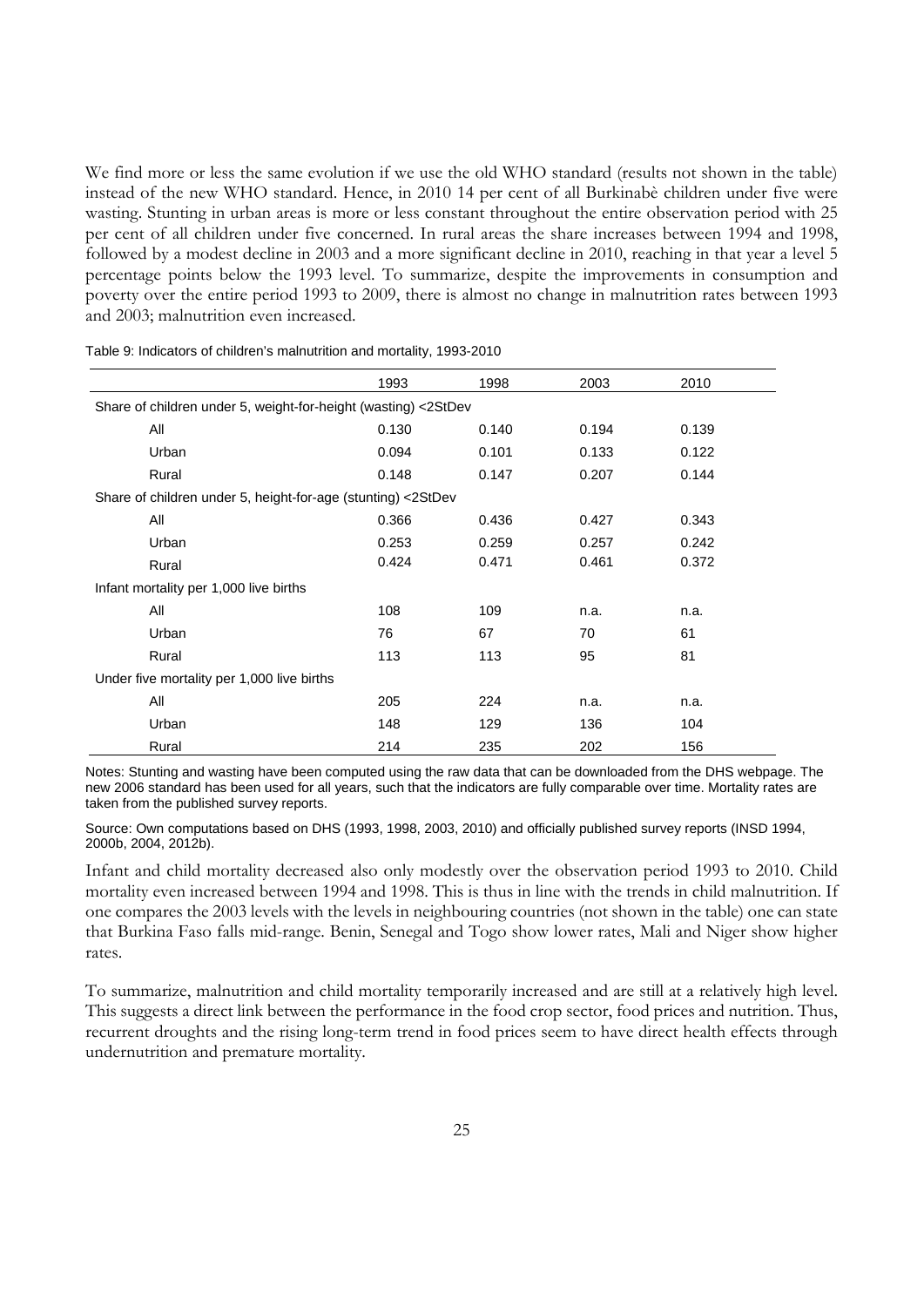#### **5 Conclusion and policy perspectives**

Although we find that over the past 20 years poverty has declined a bit faster than official estimates suggest, the overall reduction has been relatively modest and, due to the vulnerability of the country, also quite volatile. Over the entire 20-year period the country achieved a meagre growth-elasticity of poverty of less than -0.6 per cent. This is very low by international standards and means that Burkina Faso may still need a long time to eradicate poverty. In fact, a doubling of the population since 1985 in conjunction with rapid urbanization and the absence of any substantial structural change to the economy leaves the country today with about 6.5 million people below the poverty line; this is about 1 million more than in 1994. Agricultural growth was almost uniquely generated through land expansion and more labour, and not through modernization and the adoption of new technologies, such as irrigation, machinery and improved seeds. In urban areas, per capita growth was hindered by a massive population influx and rapid urbanization which, however, was not accompanied by any form of industrialization or significant creation of jobs in the formal sector. Although those who migrated improved their income position relative to those who stayed in the countryside, overall there has been hardly any increase in real wages and earnings in the urban informal economy.

Due to the limited growth in agricultural productivity, in conjunction with high population growth, food prices increased continuously. We show that food price inflation not only eroded the purchasing power of the poor, but seems to have also increased undernutrition and premature mortality. Child mortality declined only modestly, at least up to 2003, and even increased between 1994 and 1998. Wasting increased significantly between 1993 and 2003 and only declined modestly afterwards. Although stunting rose a bit less, it is also still at a high level. To some extent Burkina Faso fits what Galor and Weil (2000) call the post-Malthusian equilibrium, which is characterized by high demographic and low economic growth. In Galor and Weil's model, this equilibrium is unstable. If educational investments and technology adoption take off, a country can switch to a modern growth regime. If not, it risks falling back into the Malthusian low equilibrium. Since Burkina Faso can hardly expand the amount of its cultivable land further (on the contrary, land is becoming scarce and much land is becoming infertile due to the extensive use of fertilizers in cotton production), and given the decline of the cotton sector (partly due to a less favourable international environment and also to a degradation of soils) and the lack of any substantial industrialization, population growth can fully unfold its adverse effects. Without substantial change the country will not be in a position to absorb the 0.3 to 0.5 million men and women that enter the labour force each year. If the change can be made, the country has a chance to turn the demographic burden into a demographic gift.

More generally, this study hopes to contribute to the general debate on poverty trends in SSA. We identified (endogenous) food price inflation as a major driver of poverty. Obviously, its adverse effects on the poor would have remained largely unnoticed if we had, as in Pinkovsky and Sala-i-Martin (2010), used an approach that uniquely focuses on GDP, GDP deflators and nominal expenditure distributions. This is also true for all approaches that focus on asset ownership, as for instance in Young (2012), since these approaches ignore shifts in relative prices—the fact that in many regions food becomes more and more expensive relative to durables. This makes it unlikely that the income elasticity of asset demand stays constant over longer periods of time.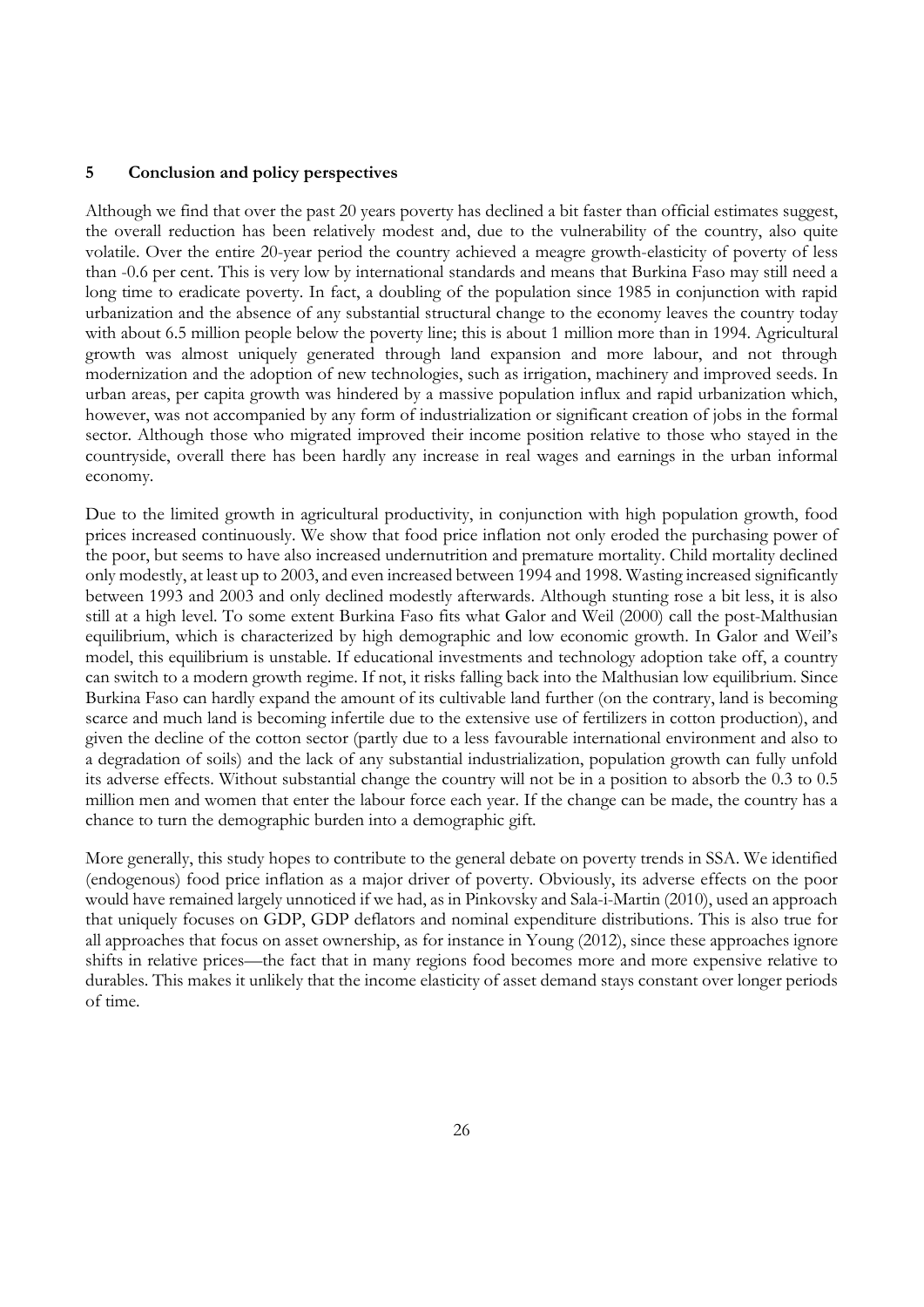#### **References**

- Arze del Granado, J., and Adenauer, I. (2011). 'Burkina Faso Policies to Protect the Poor from the Impact of Food and Energy Price Increases'. IMF Working Paper 11/202. Washington, DC: International Monetary Fund.
- Besley, T., and L.J. Cord (2007). *Delivering on the Promise of Pro-poor Growth. Insights and Lessons from Country Experiences*. Washington, DC: Palgrave Macmillan and World Bank.
- Datt, G., and M. Ravallion (1992). 'Growth and Redistribution Components of Changes in Poverty Measures. A Decomposition with Applications to Brazil and India in the 1980s'. *Journal of Development Economics,* 38: 275-95.
- Foster, J.E., J. Greer, and E. Thorbecke (1984). 'A Class of Decomposable Poverty Measures'. *Econometrica*, 52: 761-76.
- Galor, O., and D.N. Weil (2000). 'Population, Technology, and Growth: From Malthusian Stagnation to the Demographic Transition and Beyond'. *American Economic Review*, 90(4): 808-28.
- Gräb, J., and M. Grimm (2011). 'Inequality in Burkina Faso To what Extent do Household, Community and Regional Factors Matter?' *Journal of the Royal Statistical Society: Series A (Statistics in Society),* 174(3): 759- 84.
- Grimm, M. (2011). 'Does Household Income Matter for Children's Schooling? Evidence for Rural Sub-Saharan Africa'. *Economics of Education Review,* 30(4): 740-54.
- Grimm, M., and I. Günther (2004). 'How to Achieve Pro-poor Growth in a Poor Economy. The Case of Burkina Faso'. Report prepared for the 'Operationalizing Pro-Poor-Growth' project sponsored by the World Bank, DFID, AFD, GTZ, and KFW. Eschborn: GTZ.
- Grimm, M., and I. Günther (2007a). 'Growth and Poverty in Burkina Faso. A Reassessment of the Paradox'. *Journal of African Economies*, 16: 70-101.
- Grimm, M., and I. Günther (2007b). 'Pro-poor Growth in Burkina Faso. The Role of Price Shocks'. In M. Grimm, A. McKay, and S. Klasen (eds), *Determinants of Pro-Poor Growth: Analytical Issues and Findings from Country Cases*. London: Palgrave-Macmillan.
- Günther, I., and M. Grimm (2007). 'Measuring Pro-poor Growth when Relative Prices Shift', *Journal of Development Economics*, 82(1): 245-56.
- Institut National de la Statistique et de la Démographie (INSD) (1994). *Enquête de Démographie et de Santé 1993*. Burkina Faso: INSD.
- INSD (1997). *EPI: Profil de la Pauvreté au Burkina Faso*. Burkina Faso: INSD.
- INSD (2000a). *EPII: Profil et Évolution de la Pauvreté au Burkina Faso*. Burkina Faso: INSD.
- INSD (2000b). *Enquête de Démographie et de Santé 1998-99*. Burkina Faso: INSD.
- INSD (2003). *Analyse des Résultats de l'Enquête Burkinabè sur les Conditions de Vie des Ménages*. Burkina Faso: INSD.
- INSD (2004). *Enquête de Démographie et de Santé 2003*. Burkina Faso: INSD.
- INSD (2007). *Analyse des Analyse des Résultats de l'Enquête Annuelle sur les Conditions de Vie des Ménages en 2007*. Burkina Faso: INSD.